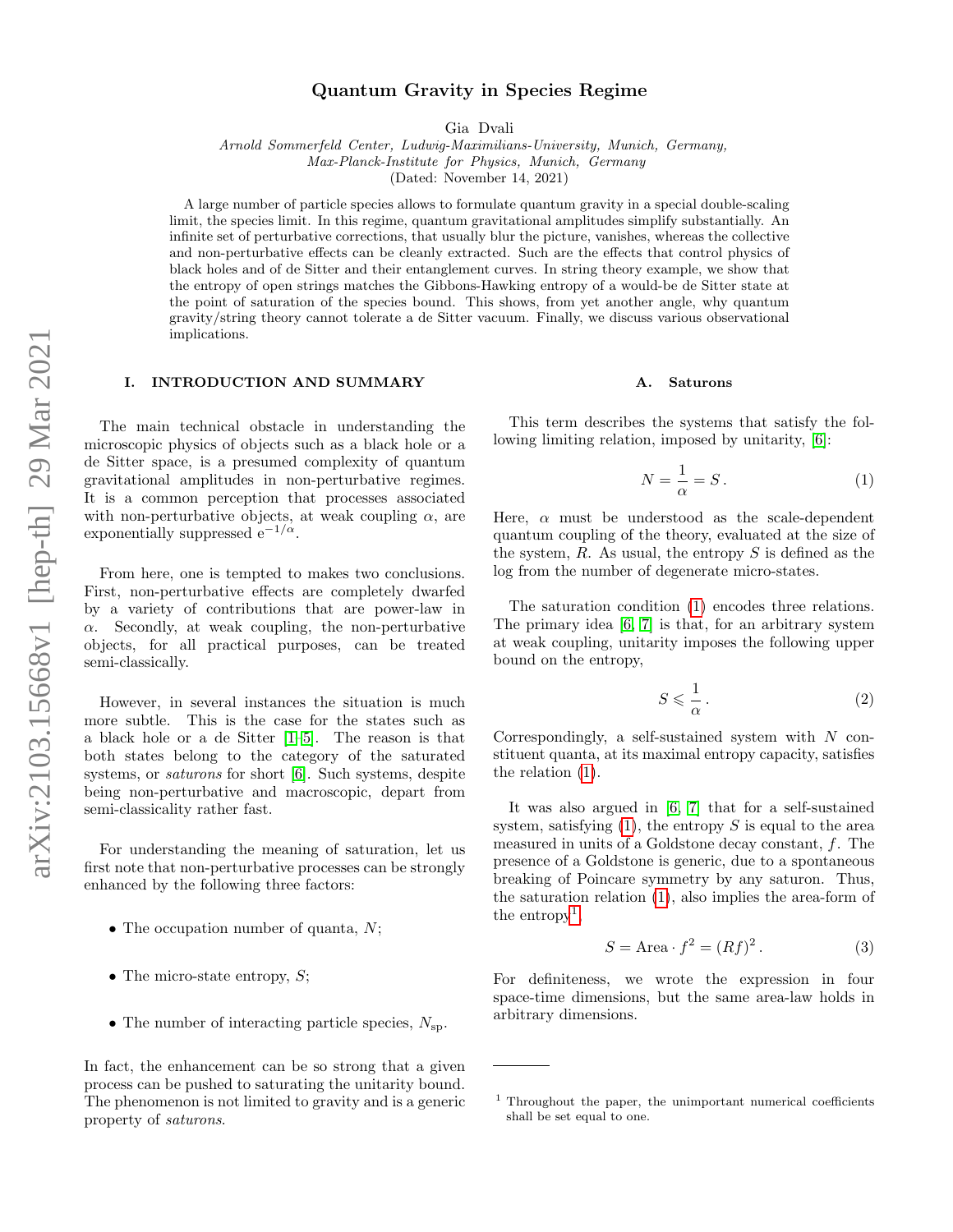Notice, in case of a black hole, the Goldstone of a spontaneously broken Poincare symmetry, is the graviton mode. Its decay constant is a Planck mass  $f = Mp$ . This, was argued in [\[6,](#page-20-2) [7\]](#page-20-3), shows that the area-form of the Bekenstein-Hawking entropy [\[8\]](#page-20-4),

<span id="page-1-0"></span>
$$
S = (RM_P)^2, \tag{4}
$$

is a particular example of the area-form of the entropy [\(3\)](#page-0-2), originating from the phenomenon of saturation. The same is true about Gibbons-Hawking entropy [\[9\]](#page-20-5) of de Sitter. This entropy is also given by  $(4)$ , with R understood as the de Sitter curvature radius.

That is, both, a black hole and a de Sitter Hubble patch, are saturons, as they satisfy [\(1\)](#page-0-0) and [\(3\)](#page-0-2). However, the above correlations appear to be universal and to go well beyond gravity [\[6,](#page-20-2) [7\]](#page-20-3). The meaning of the expressions [\(1\)](#page-0-0) and [\(3\)](#page-0-2), shall become more transparent later.

The goal of the present paper is to focus on the role of the third item, the number of particle species  $N_{\rm sp}$ . Throughout the paper, unless otherwise stated, species will be assumed to be lighter that the relevant energy scale in a given process. We shall primarily be interested in the species of low spin, although most of the results will be applicable in the presence of spin-2 species, as it is the case in Kaluza-Klein theories.

The idea is to use the magnifying power of particle species [\[10\]](#page-20-6), for cleanly extracting certain quantum gravitational effects. We then apply this method to gravitational saturons in form of black holes and de Sitter.

#### B. Species Limit

We shall define a double-scaling limit in which the Planck mass  $M_P$  and the number of species  $N_{\rm sp}$  are taken infinite while the following relation among them is maintained:

<span id="page-1-1"></span>
$$
M_P \to \infty
$$
,  $N_{\text{sp}} \to \infty$ ,  $\frac{M_P}{\sqrt{N_{\text{sp}}}}$  = finite. (5)

This regime has to be supplemented by a proper scaling of the graviton occupation number N. We shall refer to [\(5\)](#page-1-1), as the species limit.

The significance of the species limit [\(5\)](#page-1-1), from quantum gravitational perspective, is immediately captured by the fact that in this limit the half-decay time of a black hole,

<span id="page-1-2"></span>
$$
t_{\rm half} = R^3 \frac{M_P^2}{N_{\rm sp}}\,,\tag{6}
$$

is finite, despite the fact that the black hole mass is infinite. The microscopic meaning of this phenomenon, shall be discussed in details.

In the species regime [\(5\)](#page-1-1), the quantum gravitational amplitudes simplify significantly. The secondary processes vanish while the non-perturbative effects of interest stay finite. In other words, the species limit [\(5\)](#page-1-1), allows to distill a set of essential quantum gravitational effects. Some aspects of this extraction were already studied in [\[6,](#page-20-2) [11\]](#page-20-7), on which we shall expand.

Next, we shall apply this treatment to saturons in gravity. As already said, such are black holes and de Sitter. The fact that these states represent saturons, follows from the S-matrix formulation of quantum gravity/string theory. In this formulation, both objects must be considered as excited composite states constructed on top of a valid S-matrix vacuum, such as Minkowski. In other words, the S-matrix formulation leads to their corpuscular resolution.

The corpuscular picture [\[1–](#page-20-0)[3\]](#page-20-8), reveals that black holes as well as de Sitter satisfy the saturation relation [\(1\)](#page-0-0). Due to saturation, despite of their non-perturbative nature, both systems are susceptible to quantum gravitational effects that alter their semi-classical properties on rather short time-scales. The relevant time-scales are only power-law (or even logarithmic [\[12\]](#page-20-9)) in  $1/\alpha$ .

# C. Inner Entanglement and Quantum Break-Time

A particularly important time-scale, delivered by the corpuscular picture, is the *quantum break-time*  $t_{\Omega}$ . The concept was introduced in [\[12\]](#page-20-9), within a prototype model for a black hole N-portrait [\[1,](#page-20-0) [2\]](#page-20-10). It was applied to de Sitter and to black holes in [\[3\]](#page-20-8) and in subsequent papers. The physical meaning of  $t_Q$  is that, beyond it, a total breakdown of the semi-classical approximation takes place. The major mechanisms contributing into this departure are: 1) Inner entanglement [\[3](#page-20-8)[–5\]](#page-20-1); and 2) Memory burden effect [\[13](#page-20-11)[–15\]](#page-20-12). Both effects shall be reviewed in due course.

As discussed originally in [\[3\]](#page-20-8), the above effect is fundamental for understanding physics behind the so-called Page's curve [\[17\]](#page-20-13). According to Page, the entanglement must reach the maximum after a black hole emits about half of its mass. The semi-classical picture cannot explain this. This picture is blind to an inner structure of the black hole. Because of this, the semi-classical theory captures only one sort of entanglement: The entanglement between a black hole and an outgoing radiation.

The corpuscular picture reveals the existence of another type of entanglement, which we can refer to as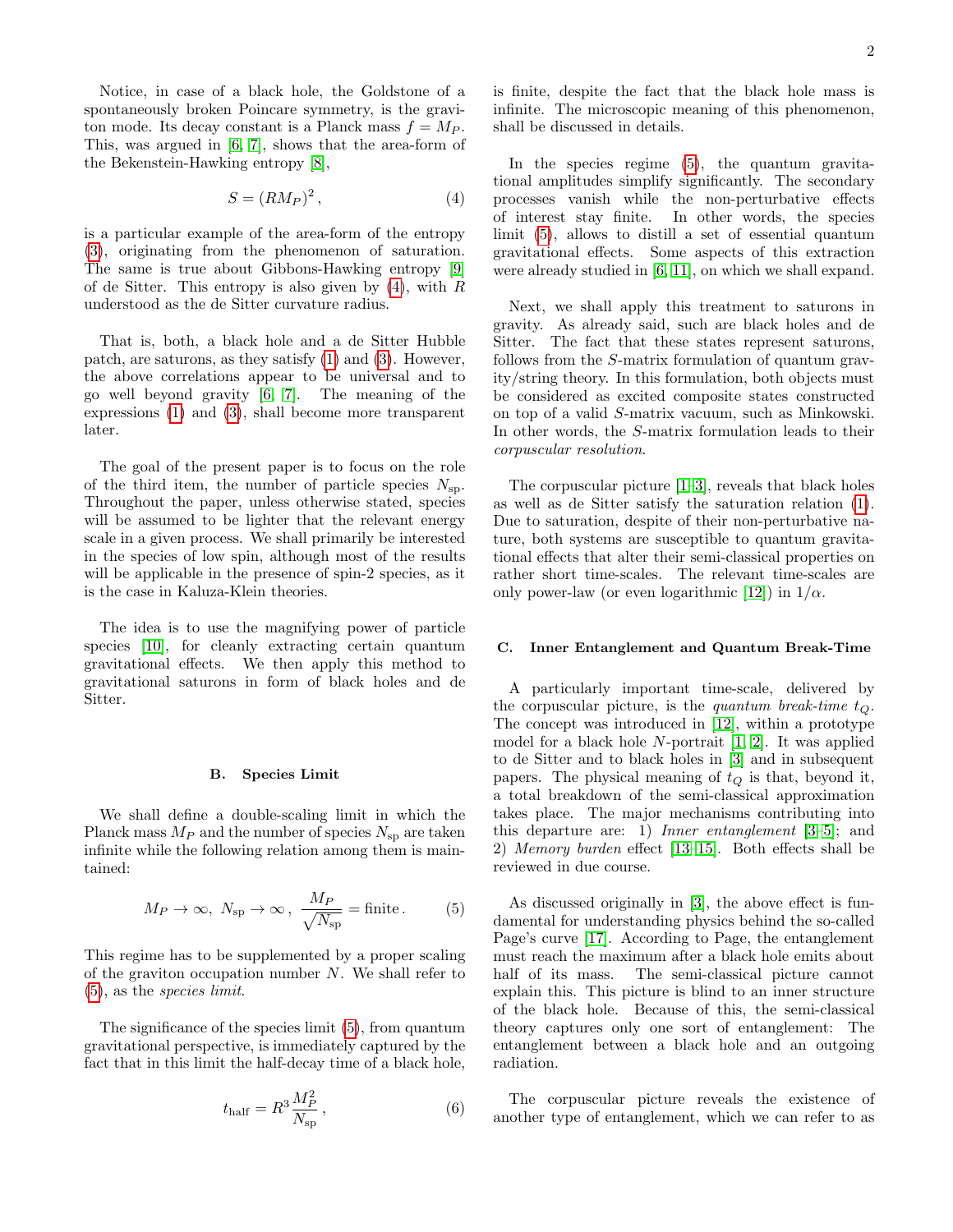the inner entanglement [\[3\]](#page-20-8). This effect describes the entanglement among the internal degrees of freedom composing a black hole. Together with the memory burden effect [\[13–](#page-20-11)[15\]](#page-20-12), the inner entanglement grows in time and reaches the maximum, latest, by a half-decay. This is the origin of the quantum break-time  $t<sub>O</sub>$ . These effects offer a new physical meaning for the Page's curve.

Note, by providing an internal quantum clock, the corpuscular picture predicts the existence of the entanglement curve also for de Sitter [\[3\]](#page-20-8). It shows that the entanglement must reach its maximum at the quantum breaking point. In this sense, de Sitter is similar to a black hole. However, beyond  $t<sub>O</sub>$ , the time evolutions of a black hole and of de Sitter exhibit drastic differences. While a black hole can continue its existence beyond  $t<sub>O</sub>$ , for de Sitter this is deadly. The incompatibility of a de Sitter vacuum with the S-matrix formulation of quantum gravity, manifests itself though the anomalous quantum break-time [\[11\]](#page-20-7).

In the present paper, we shall re-analyse the above dynamics, by taking into account the effect of species. It has already been shown previously that, with other parameters fixed, the species shorten  $t_Q$ . More precisely, for a generic saturated system,  $t_Q$  scales as [\[5,](#page-20-1) [6,](#page-20-2) [11\]](#page-20-7),

<span id="page-2-0"></span>
$$
t_Q = \frac{R}{\alpha N_{\rm sp}}.\t(7)
$$

Notice, for a black hole or a de Sitter, this time-scale is equal to [\(6\)](#page-1-2).

In the present case, we shall study the species effect in various double-scaling regimes, such as [\(5\)](#page-1-1). This allows us to isolate the three important time scales of: 1) Half-decay; 2) Inner entanglement; 3) Memory burden. All three time-scales are bounded by  $t_Q$  [\(7\)](#page-2-0) (and by  $t_{\text{half}}$ [\(6\)](#page-1-2)) and remain finite in the species limit [\(5\)](#page-1-1).

### D. String Theory

Next, we use the species limit [\(5\)](#page-1-1) for monitoring the resistance of string theory against the deformation towards a de Sitter state. We take this limit in an explicit string theoretic example in which  $n D - \overline{D}$ -brane pairs are plied up on top of each other. In the species limit, the string coupling  $g_s$  vanishes while the number  $N_{\rm sp} = n^2$  of Chan-Paton factors is taken infinite. At the same time, the product  $ng_s$  is kept finite. As already shown in [\[11\]](#page-20-7), this product determines the quantum break-time  $t_Q$  of a would-be de Sitter state. Using  $ng_s$ as a control parameter, we can change  $t_Q$ .

This example reveals some interesting correlations. The entropy of open string modes, matches the Gibbons-Hawking entropy of de Sitter space, when the number of Chan-Paton species saturates the unitarity bound [\(2\)](#page-0-3). This bound, in the present case reads as,  $ng_s \lesssim 1$ .

At the same point, the thermal corrections from Gibbons-Hawking excitations of the open strings can flip the sign of the tachyon mass and stabilize it. However, for the same values of the parameters, the de Sitter curvature approaches the string scale. Simultaneously, the quantum break-time becomes of order the string length. This is the way the string theory responds to its deformation towards a would-be de Sitter state.

We see that string theory possesses the resources, in form of open string modes, for accounting for Gibbons-Hawking entropy. However, the very same degrees of freedom, speed-up the quantum breaking of the de Sitter "vacuum". In this way, the string theory exhibits a built-in mechanism restoring the S-matrix consistency by abolishing de Sitter.

Finally, we discuss some observational imprints of quantum gravity coming from inflation and from black holes. By consistency, the duration of inflation is bounded from above by  $t<sub>O</sub>$ . Since species shorten  $t<sub>O</sub>$ , they strengthen the quantum gravitational imprints from the inflationary phase, making them potentiallyobservable, or possibly dominant [\[11\]](#page-20-7).

Witten has introduced the concept of meta-observables in de Sitter [\[16\]](#page-20-14). This concept is linked with the classical no-hair properties of de Sitter. However, the finiteness of  $t_Q$ , effectively can promote them into quantumobservables. Basically, we are saying that  $t_Q$  endows de Sitter with a quantum hair [\[3,](#page-20-8) [14\]](#page-20-15). This hair is suppressed by  $1/t_Q$  and so are its observable imprints. Since the species shorten  $t_Q$  (see, [\(7\)](#page-2-0)), these imprints can be significant, even for non-far-future observations, if the number of species is high [\[11\]](#page-20-7). This magnifying power, is demonstrated by the species limit [\(5\)](#page-1-1). In this limit, the de Sitter quantum hair is non-vanishing, even though the Planck mass is infinite.

# II. SPECIES AND SCALE OF QUANTUM GRAVITY

The fundamental property of species is the enhancement of the quantum gravitational effects. This phenomenon is linked with lowering the gravitational cutoff,  $M_*$ , by species. Here, the cutoff  $M_*$  is defined as the scale at which the quantum gravitational interaction becomes strong. In particular, a particle scattering process with momentum-transfer exceeding  $M_*$ , cannot be described within the low energy QFT of gravity. Correspondingly, no semi-classical treatment is possible for such systems. In particular, this concerns the wouldbe cosmological scenarios with either temperatures or curvatures exceeding the scale  $M_*$ .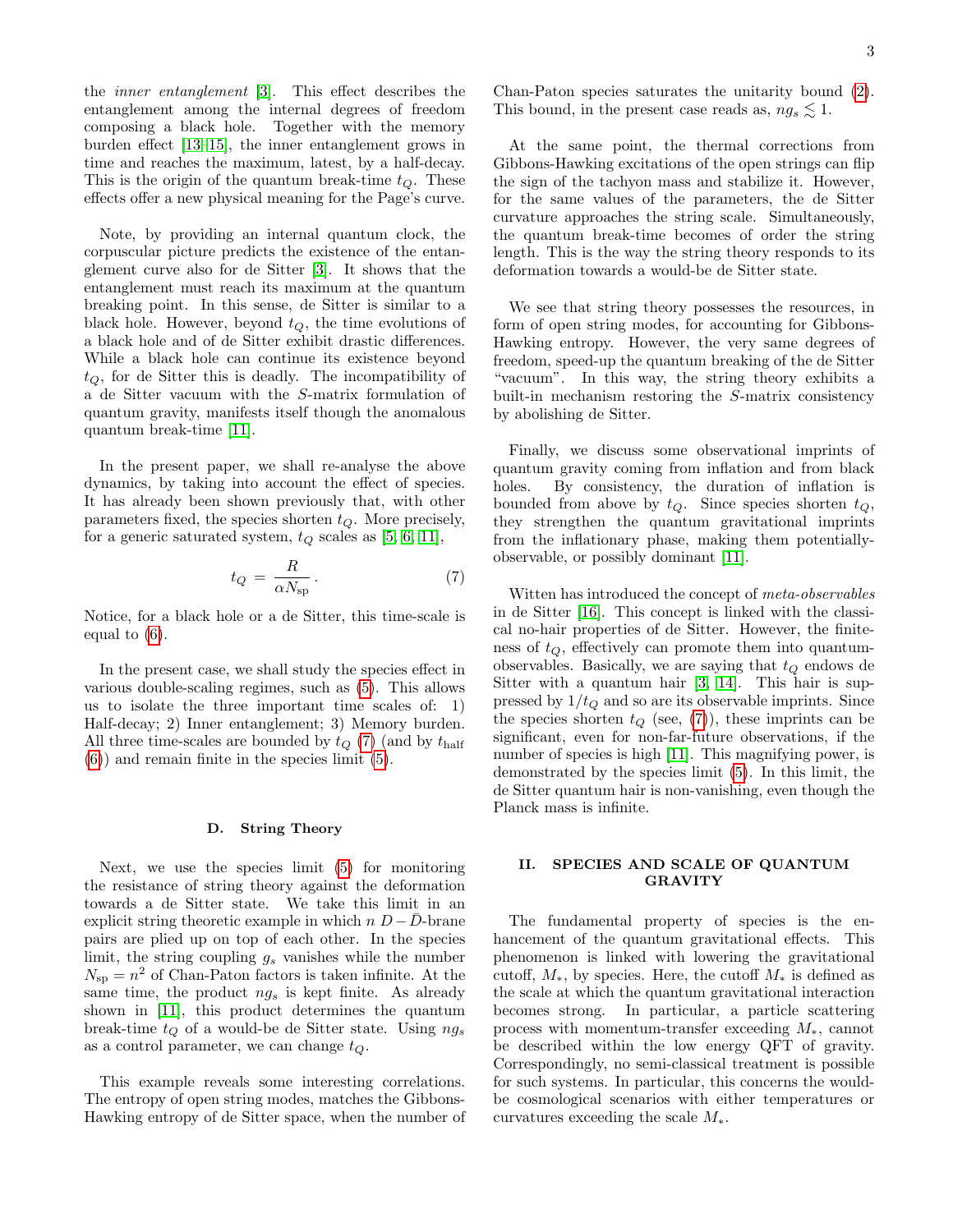The scale  $M_*$  is highly sensitive to the number of species  $N_{\rm sp}$ . This follows from the arguments that are independent of perturbation theory. In particular, the black hole physics tells us [\[10\]](#page-20-6) that in theory with  $N_{\rm{sp}}$ particle species in 4-dimensions, there is the following upper bound on the scale  $M_*$ ,

<span id="page-3-0"></span>
$$
M_* = \frac{M_P}{\sqrt{N_{\rm sp}}}.
$$
\n(8)

Correspondingly, in d space-time dimensions the bound reads,

$$
M_* = \frac{M_d}{N_{\rm sp}^{\frac{1}{d-2}}},\tag{9}
$$

where  $M_d$  is a d-dimensional Planck mass. This bound is non-perturbative and cannot be removed by resummation. One can arrive to it in several alternative ways. Correspondingly, the bound [\(8\)](#page-3-0) can be given the several different physical meanings.

We shall briefly recount two physical arguments of [\[10\]](#page-20-6). More non-perturbative evidence supporting [\(8\)](#page-3-0), shall emerge later. The first argument is based on the black hole evaporation. Within the validity of semiclassical gravity, a black hole of mass M and radius  $R = M/M_P^2$ , emits a thermal Hawking radiation of temperature  $\hat{T} = 1/R = M_P^2/M$  [\[18\]](#page-20-16). Because of its thermal nature and the universality of gravitational interaction, Hawking radiation is democratic in all particle species. Due to this, the mass of a black hole changes in time according to the following Stefan-Boltzmann law,

$$
\dot{M} = -N_{\rm sp}T^2. \tag{10}
$$

Using the relation between the mass and the temperature, we can rewrite this equation in the following form,

$$
\frac{\dot{T}}{T^2} = N_{\rm sp} \frac{T^2}{M_P^2} \,. \tag{11}
$$

This form is highly instructive. The left hand side of the equation represents a measure of a departure from semi-classicality and thermality. Within the validity of the semi-classical treatment, this quantity must be less than one. This puts an universal upper bound on a temperature of a semi-classical black hole,

<span id="page-3-1"></span>
$$
T_* = \frac{M_P}{\sqrt{N_{\rm sp}}} \,. \tag{12}
$$

This maximal temperature marks the gravitational cutoff of the low energy theory [\(8\)](#page-3-0). An extrapolation of the semi-classical regime above this scale, would lead us into an obvious inconsistency. In particular, a black hole of temperature  $T \gg T_*$ , would lose energy faster than its own inverse temperature. Notice, it would radiate its entire mass within the time  $\Delta t < 1/T \sim R$ . This is absurd. Under no circumstances can such a black hole be treated semi-classically.

Alternatively, we can arrive to the bound [\(8\)](#page-3-0), by considering a maximal possible Gibbons-Hawking temperature of a de Sitter like state in a theory with  $N_{\rm sn}$ . Since the pioneering work by Gibbons and Hawking [\[9\]](#page-20-5), it is well-known that a de Sitter like Universe (such as an inflationary Universe) is constantly creating particles with thermal-like spectrum of temperature  $T_{GH} = H$ . Here H is the Hubble parameter, which is related with the de Sitter curvature (Hubble) radius as  $H = 1/R$ . The value of H, is determined by the energy density V as,  $H^2 = V/M_P^2$ . In inflation, V is dominated by the potential energy density of the inflaton field.

Similarly to the Hawking radiation of a black hole, within the validity of semi-classical gravity, the Gibbons-Hawking radiation is nearly-thermal. Its energy density is given by,

$$
\rho_{GH} = N_{\rm sp} T_{GH}^4 \,. \tag{13}
$$

It is easy to check that, for a temperature  $T_{GH} \gg M_*$ , this expression would exceed the energy density  $V$  of the de Sitter. Of course, this is impossible.

For example, just like in the case of a black hole, a Hubble patch with  $H > M_*$ , would convert its entire energy into the Gibbons-Hawking radiation in less than one Hubble-time,  $\Delta t = 1/H$ . This is again an absurd.

Thus, similarly to the temperature of a black hole [\(12\)](#page-3-1),  $T_{GH}$  is bounded by the scale  $M_*$  [\(8\)](#page-3-0). Equivalently, the inflationary Hubble scale is bounded as,

<span id="page-3-2"></span>
$$
H \leqslant \frac{M_P}{\sqrt{N_{\rm sp}}} = M_* \,. \tag{14}
$$

We shall adopt this as an absolute upper bound. Discussions of other aspects of species bound in de Sitter can be found in [\[23\]](#page-21-0).

The bound [\(8\)](#page-3-0) has also been derived [\[19–](#page-21-1)[22\]](#page-21-2) from the requirement that a black hole should not exceed the maximal capacity of information storage and processing. In particular, the species entropy should not exceed the standard Bekenstein-Hawking entropy [\[8\]](#page-20-4) of a black hole.

In fact, the information storage capacity is also bounded by the unitarity of the scattering process in which two gravitons, of center of mass energy  $E = N_{\rm sp} M_*$ , produce  $N_{\rm sp}$  species [\[6\]](#page-20-2). The unitarity of this process reinforces the bound [\(2\)](#page-0-3), on the entropy of the final state. This effectively translates as the bound [\(8\)](#page-3-0). This connection shall be discussed in more details below.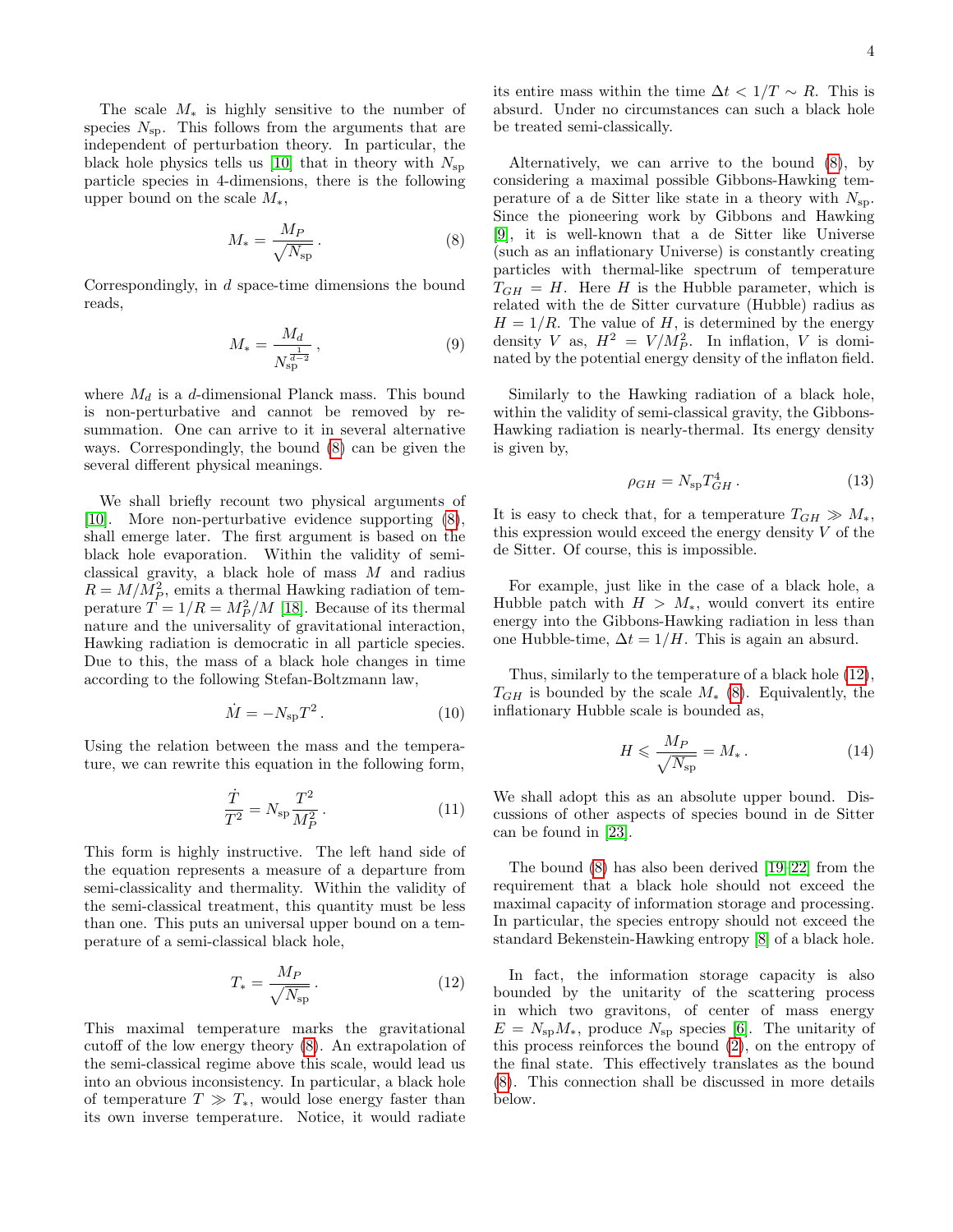There also exist perturbative arguments supporting [\(8\)](#page-3-0) (see, e.g., [\[24,](#page-21-3) [25\]](#page-21-4)). We shall limit ourselves with nonperturbative ones, as they cannot be avoided by the resummation of perturbation series.

# III. SPECIES REGIME OF QUANTUM GRAVITY

We have seen that non-perturbative arguments unambiguously indicate that quantum gravity is becoming strong at the scale  $M_*$ , given by [\(8\)](#page-3-0). Already this fact shows that species possess a magnifying power over quantum gravity. Using this power, we would like to cleanly extract certain quantum gravitational effects.

For this, we first define a basic quantum gravitational coupling  $\alpha$ . Let us consider a tree-level scattering process involving gravitons with momentum-transfer  $q$ . For example, an annihilation of a pair of gravitons, of a center of mass energy  $\sim q$ , into a pair of some species. This process is governed by an effective quantum coupling given by

<span id="page-4-1"></span>
$$
\alpha = \frac{q^2}{M_P^2} \,. \tag{15}
$$

This is what we shall call a basic quantum gravitational coupling. In general, in a process with more complicated diagrammatic structure, the coupling  $\alpha$  in each vertex is determined by the momentum flow through it.

The momentum-transfer in a graviton vertex shall be restricted by the cutoff  $q \leq M_*$ . Correspondingly, the coupling shall satisfy

<span id="page-4-3"></span>
$$
\alpha \leqslant \frac{M_*^2}{M_P^2} = \frac{1}{N_{\rm sp}}\,. \tag{16}
$$

In what follows, we shall work in the regime of a weak coupling  $\alpha$  and effectively take the limit,

<span id="page-4-0"></span>
$$
\alpha \to 0. \tag{17}
$$

Naively, one may expect that, in this limit, all quantum gravitational effects vanish. However, this is not the case. In reality, [\(17\)](#page-4-0) allows to make certain phenomena more transparent. For achieving this, the scalings of other quantities must be chosen properly. For the convenience of the description, we shall introduce some useful parameters.

# <span id="page-4-6"></span>A. Species Limit

First, let us define a species coupling,

<span id="page-4-2"></span>
$$
\lambda \equiv N_{\rm sp} \alpha = \frac{q^2}{M_*^2},\qquad(18)
$$

where in the very last expression we used the relations [\(8\)](#page-3-0) and [\(15\)](#page-4-1).

For a reader familiar with the planar treatment of QCD with large number of colors [\[26\]](#page-21-5), it must be clear that the species coupling [\(18\)](#page-4-2) represents a gravitational analog of 't Hooft's coupling. Due to universality of the gravitational interaction, the role of "colors" in gravity is played by the number of all particle species.

This said, there are fundamental differences. Unlike the gluons in QCD, which carry color and anti-color indexes, no species label is carried by the graviton. This suppresses a large number of quantum gravitational processes analogs of which in gluodynamics would be non-zero.

We now take the double-scaling limit [\(5\)](#page-1-1). In this regime, both  $N_{\rm sp}$  and  $M_P$  become infinite while the scale  $M_*$  is kept finite. We shall refer to this as the species *limit*. It is clear from [\(16\)](#page-4-3) that in this regime  $\alpha$  vanishes while  $\lambda$  remains finite. The behaviour of various parameters in the species limit is summarized as,

<span id="page-4-4"></span>
$$
M_P \to \infty, N_{sp} \to \infty, \alpha \to 0,
$$
 (19)  

$$
M_* = \text{finite}, \lambda = \text{finite}.
$$

In this regime, the quantum gravity simplifies substantially. All quantum gravitational processes, in which each power of  $\alpha$  is not accompanied by  $N_{\rm sp}$ , vanish. An example is provided by Fig[.1a](#page-5-0).

Let us consider the theory of Einstein gravity, minimally coupled to  $N_{\rm sp}$  particle species. We shall treat it as an effective QFT of a graviton  $(h_{\mu\nu})$  and of other particle species, formulated on an S-matrix vacuum of Minkowski. In such a theory, the linearized metric perturbations are described by excitations of a canonically normalized graviton field around the Minkowski space,  $\delta g_{\mu\nu}$  =  $\eta_{\mu\nu}$  +  $\frac{h_{\mu\nu}}{M_P}$  $\frac{n_{\mu\nu}}{M_P}$ . Likewise, the states of arbitrary complexity are viewed as excited states constructed on top of the Minkowski vacuum. For definiteness, we assume that the species are light and stable. We now take the limit [\(19\)](#page-4-4).

Let us first consider only the states of finite energies. That is, the total energy is allowed to be arbitrarily large, as long as it is finite. Obviously, in such states, the occupation numbers of finite energy (frequency) quanta are also finite.

In such a case, the theory effectively reduces to a linear theory of a massless graviton  $h_{\mu\nu}$ , coupled to species. The Lagrangian can be written as,

<span id="page-4-5"></span>
$$
\mathcal{L} = h^{\mu\nu} \mathcal{E}_{\mu\nu} + \frac{1}{M_* \sqrt{N_{\rm sp}}} h_{\mu\nu} \sum_{j=1}^{N_{\rm sp}} T_j^{\mu\nu} + \dots, \qquad (20)
$$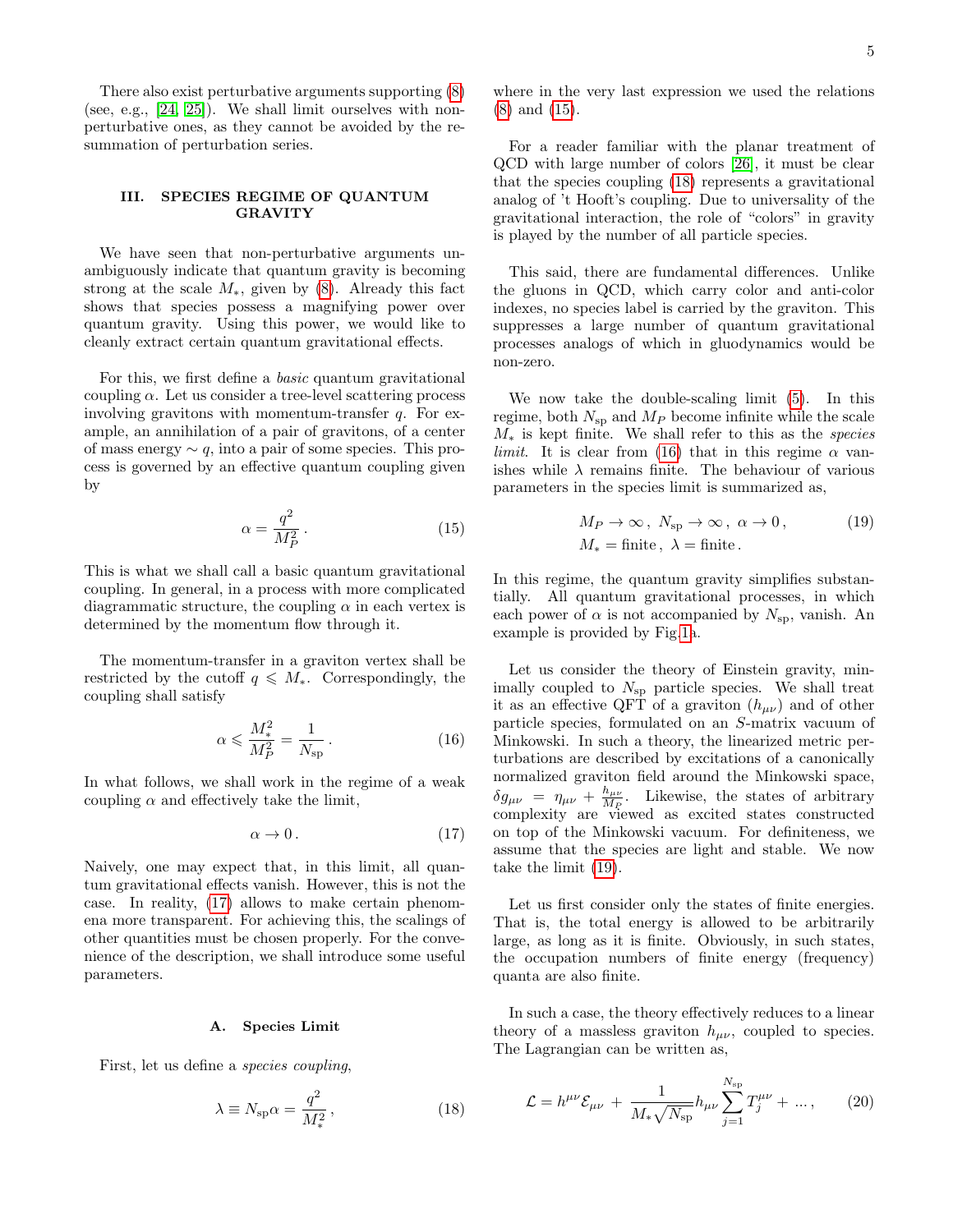

<span id="page-5-0"></span>FIG. 1. 1.a) An example of a quantum gravitational amplitude that vanishes in the double-scaling limit [\(19\)](#page-4-4). The gravitons are denotes by black wavy lines and the species by solid red ones. This amplitude scales as  $\alpha^5 N_{\rm sp} = \lambda \alpha^4$  and is zero for  $(19)$ . **1.b)** A process of graviton annihilation into n species. For  $n \sim N_{\rm sp}$  the cross section is non-zero and for  $\lambda \sim 1$  can even saturate unitarity due to a maximal entropy of the final state. It therefore provides an example of a quantum gravitational process that survives in the limit [\(19\)](#page-4-4).

where  $\mathcal{E}_{\mu\nu}$  is the linearized Einstein tensor and  $j = 1, 2, ..., N_{sp}$  is the species label.  $T_j^{\mu\nu}$  are their energy momentum tensors. All the self-couplings of the graviton vanish. The same is true about its couplings to species that are higher than quadratic in  $h_{\mu\nu}$ .

At the loop level, a relevant correction is a renormalization of the graviton kinetic term by species. In the parameterization of [\(20\)](#page-4-5), this correction is of zeroth order in  $1/N_{\rm SD}$  and, therefore, survives in the species limit [\(19\)](#page-4-4).

On the other hand, the corrections to non-linear couplings of gravitons vanish. Correspondingly, the same applies to any transition amplitude between finite numbers of initial and final gravitons,

$$
N_{in} \to N_f. \tag{21}
$$

Such amplitudes are zero to all orders within the validity of  $1/N_{\rm SD}$ -expansion. An example of a four-loop correction to  $2 \rightarrow 2$  graviton scattering amplitude, is provided by Fig[.1a](#page-5-0). This correction scales as  $\alpha^5 N_{\rm sp} = \lambda \alpha^4$  and is zero for  $(19)$ .

Notice, for the suppression of higher order corrections, the relation [\(8\)](#page-3-0) is of fundamental importance. It is the ability of species, to lower the cutoff relative to  $M_P$ , that enables us to consistently restrict the momentumtransfer among the particles (both, virtual and real) by the scale  $M_*$ . Correspondingly, this restricts the coupling  $\alpha$  by  $1/N_{\rm sp}$ , as indicated by [\(16\)](#page-4-3).

We also wish to remark that starting with a minimal version of Einstein-Hilbert action, is not essential. We could have instead started with a theory in which infinite series of high order curvature invariants are preemptively added to this action. An each additional derivative would be accompanied by the factor  $1/M_*$ . After canonically normalizing the fields, an n-graviton interaction vertex is suppressed by  $1/M_P^{n-2}$ . Due to this, the expansion in terms of the curvature invariants, would effectively be converted into a  $1/\sqrt{N_{\rm sp}}$ -expansion in terms of graviton interactions. Consequently, all nonlinear self-interactions of graviton would again vanish in the species limit [\(19\)](#page-4-4).

The simplification of quantum gravity in the species regime [\(19\)](#page-4-4), allows us to extract non-perturbative processes. As already pointed out in [\[6\]](#page-20-2), in this limit certain collective processes are magnified to the level of saturating unitarity. One example considered there is the process,

<span id="page-5-2"></span>
$$
graviton + graviton \rightarrow N - particles, \qquad (22)
$$

in which two gravitons, of center of mass energy  $E = Nq$ , annihilate in  $N$  quanta of various species  $2$ . An each final particle, carries the energy  $q$ , which is a  $1/N$ -fraction of the initial energy. A particular diagram contributing to such a process is given by Fig[.1b](#page-5-0). The amplitude of this process is proportional to  $\alpha^{N/2}$  where the effective coupling  $\alpha$  is given by [\(15\)](#page-4-1). Thus, it is of order  $N/2$  in  $\alpha$ -expansion.

The saturation regime is established when the occupation number in the final state is  $N = 1/\alpha$  while  $N_{\rm sp}$ approaches the same value from below. Starting from  $\lambda \ll 1$  ( $N_{\rm sp} \ll N$ ), we can scan the process by gradually increasing  $\lambda$ , keeping other parameters fixed, until it saturates unitarity.

<span id="page-5-1"></span><sup>2</sup> Of course, since the final state quanta gravitate, they must be properly dressed by soft gravitons. This standard IR-dressing is independent of the entropy of species and is assumed to be done in all processes of interest.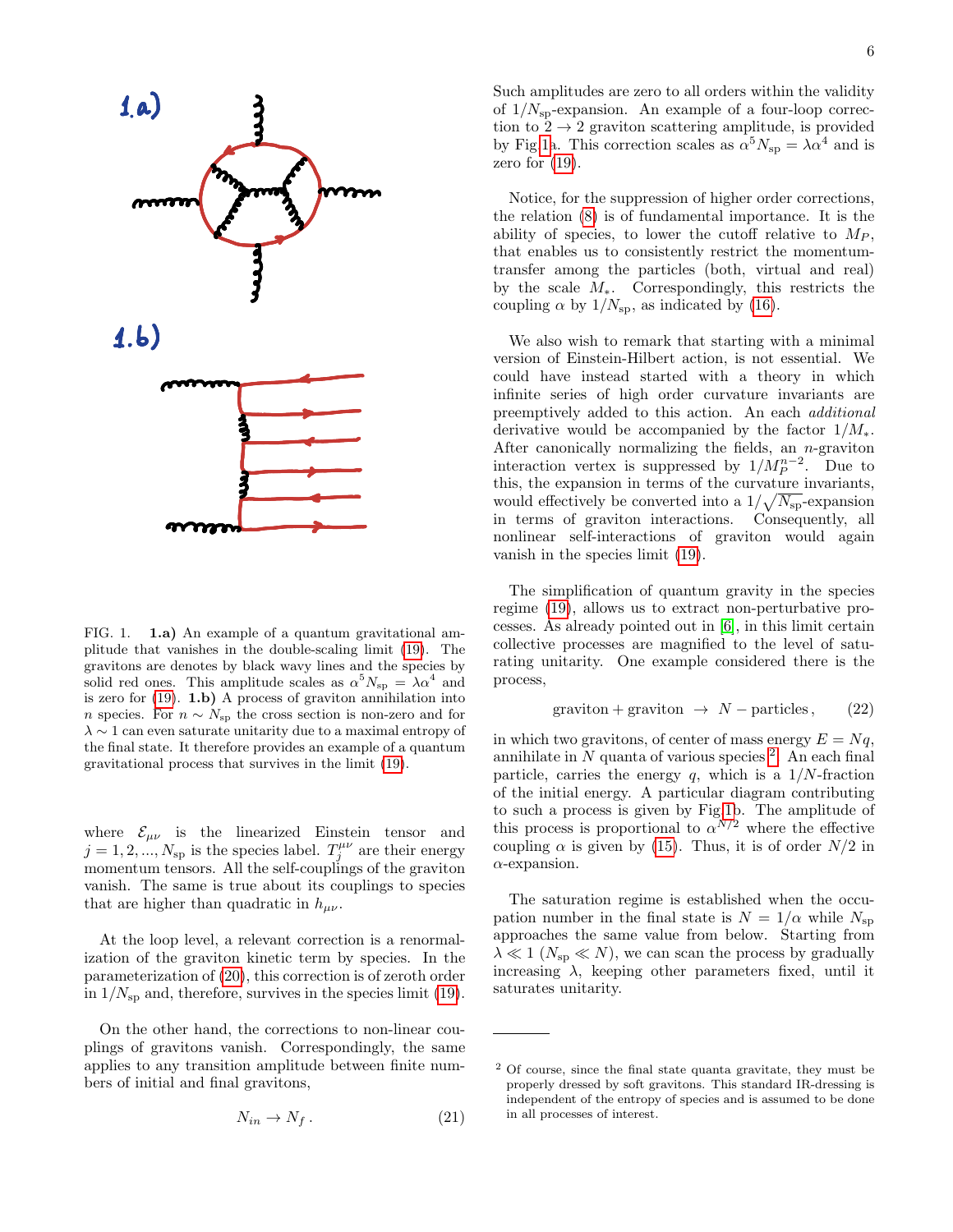Usually, such a process would be expected to exhibit an exponential suppression,  $e^{-\frac{1}{\alpha}}$ , characteristic of non-perturbative amplitudes. And indeed, it would, if the number of species were small. But, in the present case the story is different. For [\(19\)](#page-4-4), the transition probability is enhanced by the exponentially large number of possible final states, since the quanta can come from various combinations of species.

This multiplicity can be quantified by the entropy  $S$ , which can be expressed as a function of  $\alpha$  and  $\lambda$ . Its generic form is,

$$
S = \frac{1}{\alpha} \ln(f(\lambda)),\tag{23}
$$

where  $f(\lambda)$  is a function of  $\lambda$ . It satisfies  $f(\lambda) = e$ for a certain critical value  $\lambda = \lambda_*$ , typically order one. The precise form of the function  $f(\lambda)$  is representationdependent and is unimportant for the present discussion. For the intuitive usefulness, we just say that its typical form is

$$
f(\lambda) = (1 + 1/\lambda)^{c_1 \lambda} (1 + \lambda)^{c_2} e^{-c_3}, \qquad (24)
$$

where  $c_1, c_2, c_3$  are positive numbers of order one. More explicit forms can be found in [\[6\]](#page-20-2).

Now, near the saturation point, the cross section (measured in units of  $1/q$  takes the form

<span id="page-6-0"></span>
$$
\sigma = e^{-\frac{1}{\alpha} + S}.
$$
 (25)

Notice that, thanks to the limit [\(19\)](#page-4-4), the saturation point is insensitive to a non-exponential pre-factor which, therefore, can be set equal to one. The error committed in this way is of order  $\alpha$  and vanishes in the limit [\(19\)](#page-4-4).

From [\(25\)](#page-6-0) it is clear that the saturation takes place for

$$
S = \frac{1}{\alpha} \,. \tag{26}
$$

As already said, this is reached for  $\lambda = \lambda_* \sim 1$ . It is clear that at this point, the final state of species satisfies a saturon relation [\(1\)](#page-0-0). Notice, for  $q = M_*$ , the unitarity of the process bounds  $N_{\rm sp}$  exactly by [\(8\)](#page-3-0). This gives an alternative derivation of the species bound on  $M_*$  from saturation.

## B. Collective Limit

We have seen that the species limit [\(19\)](#page-4-4) allows to cleanly extract a set of non-perturbative processes. This is possible, despite the fact that the gravitational coupling  $\alpha$  vanishes. In the considered process, the suppression is compensated by the number of species and the corresponding entropy of the state. We shall

now turn to a different class of quantum gravitational processes that survive in the species limit [\(19\)](#page-4-4). These are the transitions that are enhanced by the occupation number of gravitons, N.

In such cases, an interaction vertex of gravitons that vanishes in the limit [\(19\)](#page-4-4), can nevertheless generate a non-trivial transition. For example, a  $2 \rightarrow 2$  transition amplitude, caused by a tree-level four-graviton vertex, is suppressed by  $\alpha$ . Nevertheless, the transition matrix element can be non-zero in the limit [\(19\)](#page-4-4), provided the occupation number of quanta scales as,

$$
N \propto \frac{1}{\alpha} \,. \tag{27}
$$

In order to account for such cases, it is convenient to introduce the notion of the collective coupling, defined as,

$$
\lambda_c \equiv N\alpha. \tag{28}
$$

Originally, this concept was introduced in the context of the black hole N-portrait.

It is important not to confuse the occupation number of gravitons N in a state, with the number of species  $N_{\rm{sp}}$ in the theory. Correspondingly, we should not confuse the collective coupling  $\lambda_c$ , with the species coupling  $\lambda$ defined in [\(18\)](#page-4-2). The species coupling  $\lambda$ , is a parameter of the theory, since it depends on  $N_{\rm sp}$ . In contrast, the collective coupling  $\lambda_c$ , is a parameter of the state, which depends on the occupation number  $N$  in that state.

The concept of collective coupling, allows us to define the second double-scaling limit,

<span id="page-6-1"></span>
$$
M_P \to \infty, N \to \infty, \alpha \to 0,
$$
  
\n
$$
\lambda_c = \text{finite}, N_{\text{sp}} = \text{finite}.
$$
\n(29)

We shall refer to it as the collective limit. This limit requires some clarification. Since we kept  $N_{\rm SD}$  finite, the fixed hierarchy between the cutoff  $M_*$  and  $M_P$  is maintained. In such a case, setting  $\alpha$  to zero implies a restriction on q, for example, by considering a tree-level process with a finite momentum transfer among gravitons. Such restrictions need not be obeyed by the virtual quanta. As a result, the corrections from UV-sensitive loops, translate as  $1/N_{\rm sp}\text{-} \text{corrections.}$  This is different from the species regime [\(19\)](#page-4-4), in which the analpogous corrections vanish.

Obviously, in the regime [\(29\)](#page-6-1), the species coupling λ vanishes together with α. Because of this, we may expect that quantum gravity becomes trivial in IR [\[21\]](#page-21-6). However, this expectation does not capture the collective effects that are enhanced by N.

Naturally, those processes that are controlled by the collective coupling  $\lambda_c$ , are non-zero in the limit [\(29\)](#page-6-1).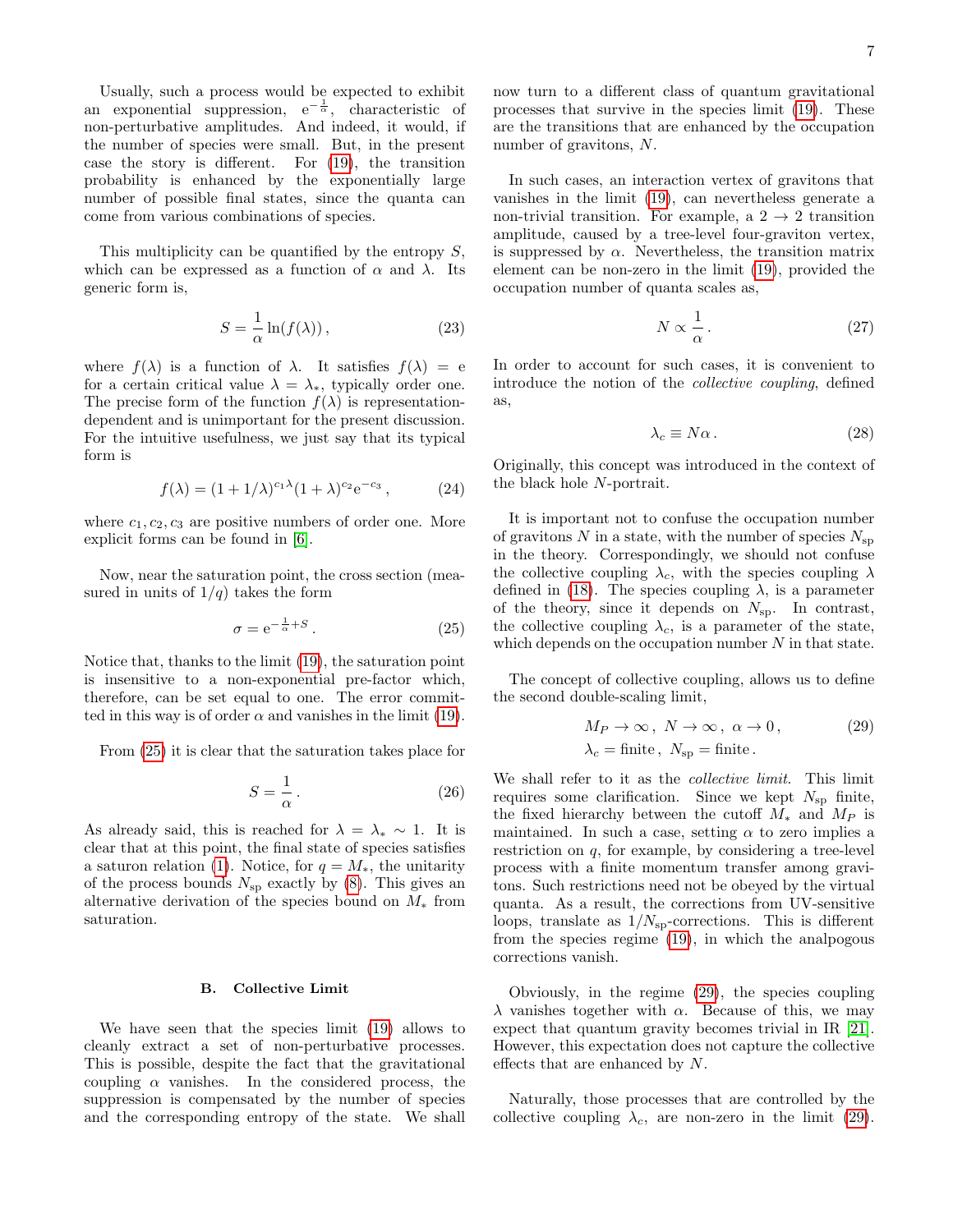For example, we choose an initial state  $|N\rangle$ , in which gravitons of certain wavelength  $R$  are macroscopically occupied, so that  $\lambda_c$  is non-zero. Let us consider a process, in which two initial gravitons re-scatter into a pair of final gravitons, as it is sketched in Fig[.2b](#page-12-0). Alternatively, the same pair can annihilate into a pair of species, as described by Fig[.2a](#page-12-0). The matrix elements of both transitions are proportional to  $\lambda_c$ . Correspondingly, they are both non-vanishing in the collective limit [\(29\)](#page-6-1). At the same time, all the higher order corrections in  $\alpha$ , not accompanied by the corresponding powers of N, vanish.

The processes of the sort of Fig[.2,](#page-12-0) can have a wide range of physical applications. In particular, they describe the processes of the gravitational particle-creation by black holes and by de Sitter in the corpuscular theory of [\[1,](#page-20-0) [3\]](#page-20-8).

The sketch in Fig[.2b](#page-12-0), also reveals why the self-binding potential of N overlapping gravitons, survives in the collective limit [\(29\)](#page-6-1). This diagram describes the origin of the attractive potential, at the level of a virtual one-graviton exchange among the real gravitons. The attractive potential energy, experienced by each graviton from its N neighbours, is  $E_{\text{pot}} \sim \lambda_c/R$ . For  $\lambda_c \sim 1$ , this potential can balance the kinetic energy of a would-be free graviton ( $E_{kin} \sim 1/R$ ). At this point, N gravitons form a self-sustained bound-state. This bound-state represents a corpuscular description of a black hole [\[1–](#page-20-0)[3\]](#page-20-8).

## C. Species Magnifier Limit

Finally, we shall discuss a regime, which is of special interest for our applications. This regime was previously introduced in [\[6\]](#page-20-2) and we shall refer to it as the limit of species magnifier. It has the following form,

<span id="page-7-0"></span>
$$
\alpha \to 0, N \to \infty, N_{\rm sp} \to \infty,
$$
  
(30)  

$$
M_* = \text{finite}, \lambda = \text{finite}, \lambda_c = \text{finite}.
$$

Basically, the above limit describes the species regime [\(19\)](#page-4-4), in the presence of a state with infinite occupation number N of gravitons, such that the ratio  $N/N_{\rm sp}$  is finite.

Correspondingly, while this regime maintains benefits of the species limit [\(19\)](#page-4-4), it enables to expose non-trivial collective phenomena. For example, a four-graviton interaction vertex can trigger a non-trivial transition from an initial N-graviton state via a re-scattering of two constituents. The matrix element of this process is controlled by  $\lambda_c$ . At the same time, the loop corrections to the same vertex, such as Fig[.1a](#page-5-0), vanish.

In order to capture more essence of the limit [\(30\)](#page-7-0), let us compare the outcomes of the process of Fig[.2a](#page-12-0) in the regimes [\(29\)](#page-6-1) and [\(30\)](#page-7-0). As already mentioned, this process describes the scattering of two gravitons into an arbitrary pair of species. The rate of this process is enhanced by  $N_{\rm sp}$  due to the number of available final states. It scales as,

<span id="page-7-1"></span>
$$
\Gamma \sim q \lambda_c^2 N_{\rm sp} \,, \tag{31}
$$

where  $q = 1/R$  is a characteristic energy of the initial gravitons. The inverse of this rate, gives the time-scale during which the number of initial gravitons is reduced roughly by two. Of course, there are other processes that contribute but this one suffices for making the point.

As a reference unit of time, we can adopt  $R = 1/q$ . During this time, the relative reduction of the graviton number is,

<span id="page-7-2"></span>
$$
\frac{\Delta N}{N} \sim \frac{N_{\rm sp}}{N} \lambda_c^2. \tag{32}
$$

This quantity represents a measure of the quantum gravitational back reaction on the state.

Correspondingly, the time-scale  $t_{\text{half}}$ , during which the initial state would loose roughly half of its constituents, is given by,

<span id="page-7-3"></span>
$$
t_{\rm half} \sim \frac{R}{\lambda_c^2} \frac{N}{N_{\rm sp}}.\tag{33}
$$

We shall now compare the behaviour of the above three quantities  $(31)-(32)-(33)$  $(31)-(32)-(33)$  $(31)-(32)-(33)$  $(31)-(32)-(33)$ , in the two different regimes of [\(29\)](#page-6-1) and [\(30\)](#page-7-0).

We start with the collective limit [\(29\)](#page-6-1). In this regime, the emission rate [\(31\)](#page-7-1) is finite. However, the quantum gravitational back reaction [\(32\)](#page-7-2) is zero. Correspondingly, the half-decay time [\(30\)](#page-7-0) is infinite. The physical reason behind this behaviour is no secret. In the collective limit  $(29)$ , the initial graviton occupation number N, is infinite. Such a state behaves as a graviton reservoir of infinite capacity. A finite depletion rate, is not capable of destroying such a system within any finite time. In other words, the fraction of gravitons depleted within any finite interval of time, is of measure-zero. This explains why the back reaction [\(32\)](#page-7-2) is vanishing.

In the species magnifier regime [\(30\)](#page-7-0), the situation changes drastically. The infinite number of species  $N_{\rm{sn}}$ , opens up an infinite number of the decay channels. Correspondingly, the rate [\(31\)](#page-7-1) blows up. However, the problem is regular. The back-reaction [\(32\)](#page-7-2) is finite and so is the half-decay time [\(33\)](#page-7-3) of the graviton condensate.

The important aspect of the magnifier limit is that it captures the quantum gravitational back-reaction, despite the fact that  $\alpha = 0$ . At the same time, the secondary effects, that are higher order in  $\alpha$ , vanish.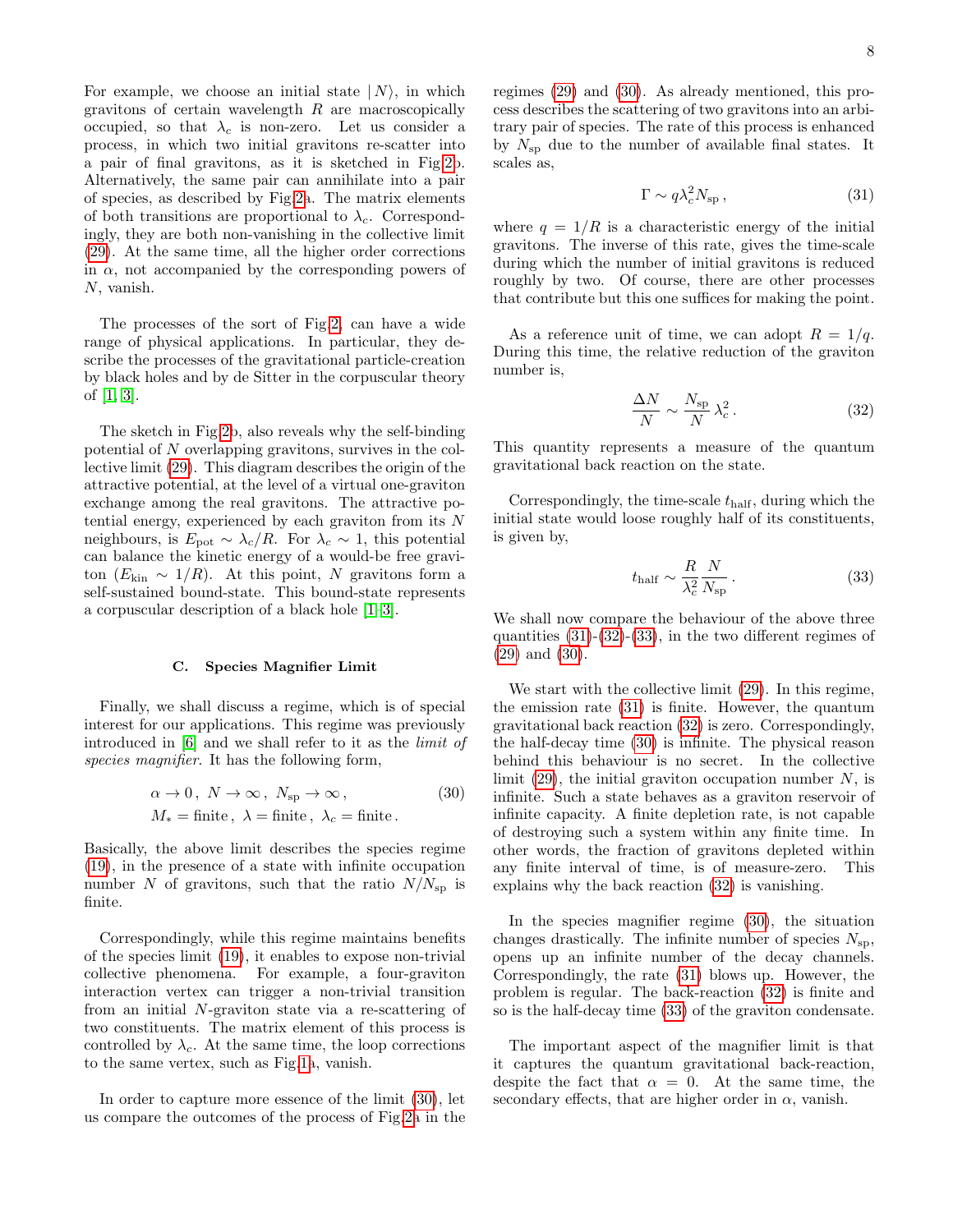To summarize, working in the regime [\(30\)](#page-7-0) provides us with a double advantage. First, it allows to cleanly distill some collective and non-perturbative quantum gravitational phenomena. Secondly, it shows that, for large  $N_{\rm{sp}}$ , the quantum gravity can leave significant imprints at distances much larger than the Planck length. The species literally act as a "magnifying glass" for quantum gravity.

In what follows, we shall apply the species regime for extracting certain quantum gravitational effects in de Sitter and in black holes and for understanding their observational implications.

# IV. CORPUSCULAR THEORY

### A. Motivation

As we have seen, the magnifying effect of species can be deduced already within the semi-classical treatment. The relations such as [\(8\)](#page-3-0), do not require the knowledge of an internal corpuscular structure of either a black hole or a de Sitter. The semi-classical picture is of course incomplete. Although this picture allows to derive the species bound [\(8\)](#page-3-0), it cannot grasp the fundamental physics behind it. For example, it is not clear, how a back-reaction from particle-creation, affects a black hole or a de Sitter.

In order to answer the next layer of questions, we must work within a more fundamental framework, in which the corpuscular structure is visible. Once we have such a picture, we shall supplement it with a large number of light particle species. This shall enable us to work in the regime [\(30\)](#page-7-0) and to use species as a magnifying tool.

The corpuscular picture we shall work with, is the quantum  $N$ -portrait  $[1-3]$  $[1-3]$ . In this picture, a black hole or a de Sitter Hubble patch, is described as a composite state of soft gravitons of mean occupation number N. This state satisfies the saturation relation [\(1\)](#page-0-0).

A particularly strong motivation for the corpuscular picture, is provided by the S-matrix formulation of quantum gravity. This formulation demands the existence of a valid S-matrix vacuum. All other states, must be described as excited states, constructed on top of this vacuum.

The de Sitter cannot serve as a valid S-matrix vacuum for quantum gravity. The absence of a globally-defined time, is part of the problem. However, the issue is more subtle and is linked with the very nature of quantum gravity/string theory [\[11\]](#page-20-7). The point is that, in general, a valid vacuum must not recoil and absorb information in a scattering process. A de Sitter can satisfy this requirement, but exclusively in the following double scaling limit,

<span id="page-8-0"></span>
$$
M_P \to \infty, \ R = \text{finite} \,. \tag{34}
$$

In this limit, the quantum graviton coupling [\(15\)](#page-4-1), vanishes. Hence, whenever de Sitter becomes a rigid vacuum, gravitons (closed strings) decouple. In other words, de Sitter can be promoted into a "vacuum" only at the expense of trivializing the graviton (closed string) S-matrix. Notice, at the same time, non-gravitational interactions can remain non-trivial for [\(34\)](#page-8-0). In particular, for interactions that are asymptotically-free, an approximate S-matrix treatment becomes better and better at short distances and can be consistently formulated in the limit  $(34)$  $(34)$  $(34)$ . <sup>3</sup>

The important message we take from this analysis, is that the S-matrix formulation excludes a de Sitter vacuum for any finite value of  $M_P$ . The only remaining option is to treat de Sitter as an excited (coherent) state constructed on top of a valid S-matrix vacuum such as Minkowski [\[1,](#page-20-0) [3–](#page-20-8)[5\]](#page-20-1). Various other aspects of this idea have been discussed [\[30–](#page-21-7)[33\]](#page-21-8), including string context [\[34\]](#page-21-9).

The S-matrix justification for the corpuscular structure of a black hole [\[1\]](#page-20-0), is more straightforward. There is a little doubt that a black hole of size  $R$ , can be produced in an S-matrix process of center of mass energy  $E \sim M_P^2 R$  [\[35–](#page-21-10)[37\]](#page-21-11). The new insight, brought by the corpuscular  $N$ -portrait  $[1]$  is the identification of the relevant S-matrix process in form of  $2 \rightarrow N$ graviton scattering, where the occupation number of the final gravitons is  $N \sim (RM_P)^2$  and their wavelengths are  $~\sim~ R$ . It has been observed [\[28,](#page-21-12) [29\]](#page-21-13) that such a  $2 \rightarrow N$  graviton scattering process, saturates unitarity precisely when the entropy of the final state matches the Bekenstein-Hawking entropy of a black hole of size R. It is therefore natural to describe a black hole as a "loose" bound-state of  $N$  such quanta. This justifies the idea of the black hole N-portrait, from the S-matrix perspective.

# B. Two Types of Constituents

The corpuscular pictures for a black hole and for de Sitter exhibit close similarities. Therefore, we shall discuss them in a common language. This language also allows to grasp the fundamental differences between the two systems. These differences, become important at the later stages of their time-evolutions.

<span id="page-8-1"></span> $3$  In this sense, there is no a *priory* inconsistency in an approximate S-matrix treatment on a temporary cosmological backgrounds (for various examples, see, e.g., [\[65\]](#page-22-0), [\[64\]](#page-22-1)).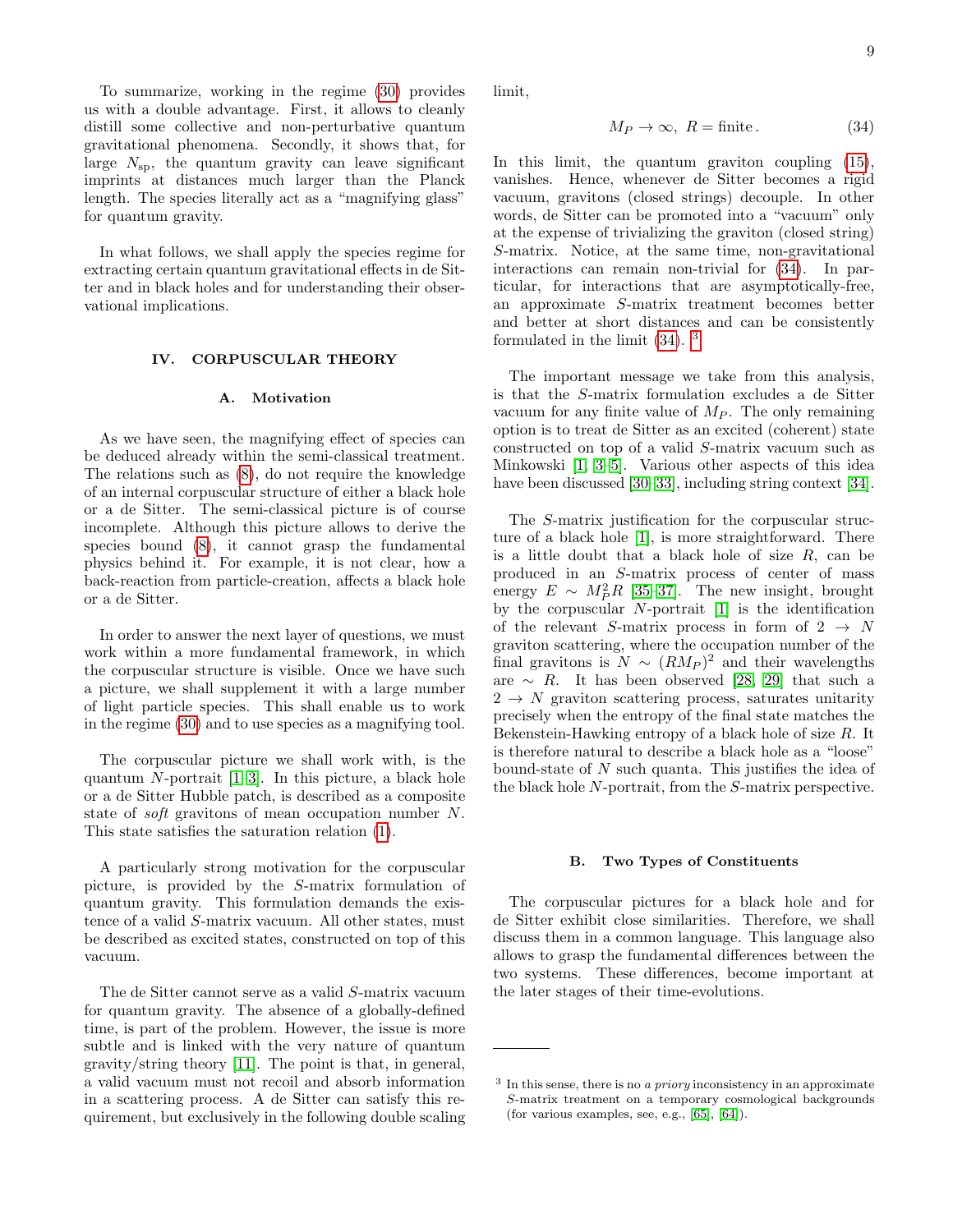In both cases, the relevant gravitational radius shall be denoted by  $R$ . In classical theory, this scale describes a Hubble radius  $(R = 1/H)$  for de Sitter and a Schwarzschild radius for a black hole.

The constituents are divided in two main categories: The *master modes* and the *memory modes*.

The *master modes*, to be symbolically denoted by creation/annihilation operators  $\hat{a}^{\dagger}/\hat{a}$ , are the main contributors into the energy of the system (a black hole or a Hubble patch). The diversity of the master modes is small, but they come in high occupation numbers. Because of this, they contribute predominantly into the energy but very little into the information capacity of the system.

The *memory modes*, to be denoted by  $\hat{b}^{\dagger}/\hat{b}$ , play the opposite role. They are responsible for the information storage capacity of the system. This capacity is measured by the micro-state entropy S. This stands for Bekenstein-Hawking entropy for a black hole and Gibbons-Hawking entropy for de Sitter. The memory modes are initially (nearly) gapless. Due to this, they contribute negligibly into the energy. However, unlike the master modes, the memory modes come in a very large diversity of "flavors". This is the reason for why they account for the entropy of the system.

We shall briefly review each category.

# 1. Master Modes

The characteristic frequencies  $(\mathcal{E}_{\text{master}})$  and wavelengths  $(l_{master})$  of the master modes are both set by the scale R,

$$
\mathcal{E}_{\text{master}} \sim \frac{1}{l_{\text{master}}} \sim R. \tag{35}
$$

That is, the dispersion relations of the master modes are not too far from the dispersion relations of the free gravitons, propagating on top of the Minkowski vacuum.

This is explained by the self-sustainability condition that was already discussed previously. The attractive potential, experienced by each master graviton, is comparable to its kinetic energy. Therefore, the collective gravitational interaction, while sufficiently strong for holding the master modes together, only mildly modifies their dispersion relations. The essence of this collective interaction was already discussed and illustrated by a sketch in Fig[.2b](#page-12-0).

The master gravitons are the main contributors into the initial energy of the system. An each quantum contributes roughly  $1/R$ . The total energy is thus proportional to their occupation number,

$$
E = N \mathcal{E}_{\text{master}} = \frac{N}{R} \,. \tag{36}
$$

Given the standard relation,

<span id="page-9-2"></span>
$$
E = RM_P^2 \,,\tag{37}
$$

between the energy (mass) and a size of a black hole (or a Hubble patch), we get,

<span id="page-9-0"></span>
$$
N = (M_P R)^2. \tag{38}
$$

The basic quantum gravitational coupling of the master gravitons is given by [\(15\)](#page-4-1) evaluated for  $q \sim 1/R$ ,

$$
\alpha = \frac{1}{(RM_P)^2} \,. \tag{39}
$$

This given two important relations. First, for both systems the above expression is equal to the inverse of the entropy  $S$  (Bekenstein-Hawking entropy for a black hole and Gibbons-Hawking entropy for de Sitter). Both entropies are equal to [\(4\)](#page-1-0).

Secondly, the number of constituents  $N$  is equal to the inverse of their coupling (and equivalently, to the entropy). Thus, both, a black hole and a de Sitter, satisfy the saturation relation [\(1\)](#page-0-0). Taking into account the explicit form of the entropy [\(4\)](#page-1-0), the saturation relation reads as,

<span id="page-9-1"></span>
$$
N = \frac{1}{\alpha} = S = (RM_P)^2.
$$
 (40)

As pointed out in [\[6,](#page-20-2) [7\]](#page-20-3) and also explained earlier in the present paper, the area form of the entropy [\(4\)](#page-1-0) represents a particular case of the generic property of saturons. The entropy of a saturon is always given by its area measured in units of the decay constant of the Goldstone boson of spontaneously broken Poincare symmetry. The emergence of such a Goldstone boson is generic, because any saturon breaks Poincare symmetry spontaneously. In case of a black hole or a de Sitter, the Goldstone boson in question is the graviton, but the effect is universal and goes beyond gravity (See, [\[6,](#page-20-2) [7\]](#page-20-3) for explicit examples.)

The concept of spontaneous breaking of Poincare symmetry by the saturated N-graviton state, is best defined in large- $N$  limit [\(29\)](#page-6-1). The order parameter of this ined in large- $N$  limit (29). The order parameter of this<br>breaking is  $\sqrt{N}/R$ , which, by Goldstone theorem, determines the decay constant of a canonically normalized Goldstone mode. As it is clear from [\(38\)](#page-9-0), this quantity is nothing but the Planck mass,  $M_P$ , which represents the graviton decay constant. This fully matches the fact that the Goldstone boson of Poincare symmetry, originates from the graviton. The above explains why  $M_P$  enters in the expression [\(4\)](#page-1-0) for the area-form of the entropy.

The relation [\(40\)](#page-9-1) indicates that both systems (black hole and de Sitter) represent saturons. This is defining for their physical properties.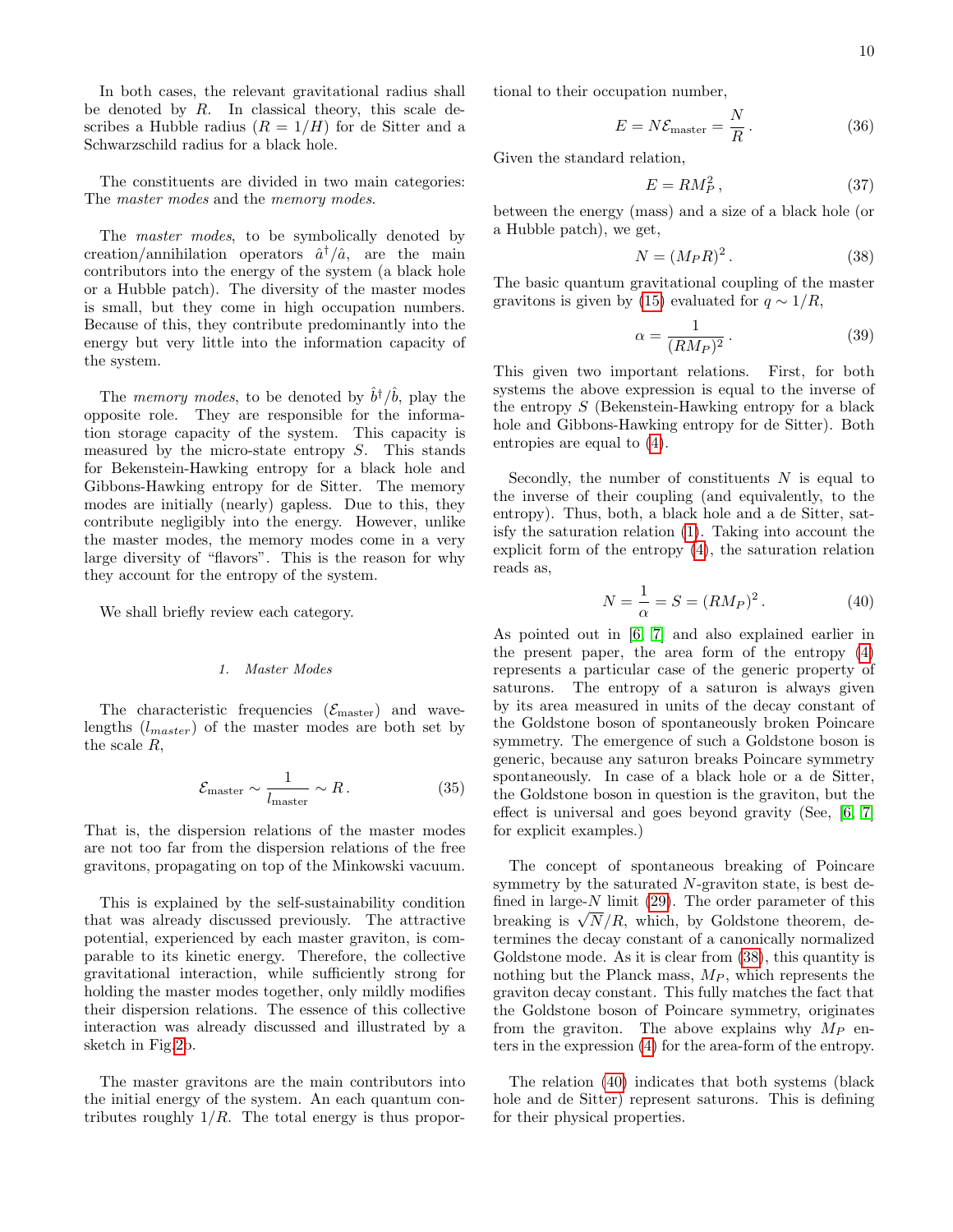## 2. Memory Modes

Unlike the master modes, the memory modes have very short wavelengths (of order the cutoff) but almost zero frequencies. Namely, the energy gap for exciting a memory mode is,

<span id="page-10-0"></span>
$$
\mathcal{E}_{\text{memory}} \sim \frac{1}{NR} \ll \frac{1}{l_{\text{memory}}} \,. \tag{41}
$$

Obviously, the dispersion relations of the memory modes are very different from those of free gravitons. A free graviton, of some wavelength l, propagating on Minkowski vacuum, would have a frequency,  $\sim 1/l$ . This is due to the Poincare symmetry of the Minkowski background.

However, the dispersion relations of the memory modes, are affected by the presence of the master modes. As already discussed, the state of  $N$  master modes, breaks the Poincare symmetry spontaneously. As a result of this breaking, the dispersion relations of the would-be "hard" memory modes are strongly affected. Their wavelengths stay short, but their frequencies are redshifted to almost zero. In fact, the memory modes become exactly gapless in the collective limit [\(29\)](#page-6-1). At finite  $N$ , their gaps scale as  $(41)$ .

The variety of the "flavors" of the memory modes is of order  $1/\alpha$ . This is determined by the number of different momentum oscillators that become gapless at the saturation point. Due to this, the memory modes are the main contributors into the entropy of the system. These modes are gapless because of the critical occupation number of the master modes. That is, the energy gaps of the memory modes depend on the occupation number of the master mode. The gaps collapse to (almost) zero when the occupation number of the master mode reaches a critical value.

This phenomenon, schematically, can be described by the following Hamiltonian (see, e.g., [\[13,](#page-20-11) [38\]](#page-21-14)),

<span id="page-10-1"></span>
$$
\hat{H} = \sum_{b} \omega_b \left( 1 - \alpha \,\hat{a}^\dagger \hat{a} \right)^2 \hat{b}^\dagger \hat{b} \,. \tag{42}
$$

For simplicity of illustration, we took a single master mode. The summation is over various memory modes.  $\omega_b$  are their would-be frequencies in the Minkowski vacuum, which typically are very high (of order the cutoff or so).

The reader should not be alarmed by the oversimplified appearance of the above Hamiltonian. In particular, by its number-conserving form. These details are unimportant and have been neglected for making the essence of the phenomenon maximally transparent. Thanks to the power of saturation, the [\(42\)](#page-10-1) captures this essence surprisingly well. In fact, near the saturation point [\(40\)](#page-9-1),

the dynamics of a generic system effectively reduced to the above, up to a proper Bogoliubov transformation.

In a state with the occupation number of the master mode  $\langle \hat{a}^\dagger \hat{a} \rangle \equiv N$ , the effective energy gaps of the memory modes are given by

<span id="page-10-4"></span>
$$
\mathcal{E}_{\text{memory}} = \omega_b \left(1 - \alpha N\right)^2. \tag{43}
$$

It is clear that the memory modes become effectively gapless over a state in which  $N$  is critical,

$$
N = \frac{1}{\alpha} \,. \tag{44}
$$

Since the memory modes are gapless, an exponentially large number of degenerate micro-states emerges. These states differ by the occupation numbers of the memory modes. This is the reason behind the maximal entropy of the saturated system.

Thus, we can say that in a saturated state the master mode assists [\[39\]](#page-21-15) the memory modes in becoming gapless. Away from saturation [\(40\)](#page-9-1), the memory modes are very costly in energy, but at the saturation point, they cost nothing. Thanks to this phenomenon, the memory modes can store a large amount of information at almost zero energy expense.

Thus, a black hole or a de Sitter state is described by the occupation number of the master mode and the ones of the memory modes. This state can be denoted as,

<span id="page-10-2"></span>
$$
|N\rangle = |N\rangle_a |n_1, n_2, \ldots\rangle_b , \qquad (45)
$$

where  $|N\rangle_a$  is a state of a master mode, with occupation number N, and  $|n_1, n_2,...\rangle_b$  is a state of memory modes, with various occupation numbers. An each sequence, represents a memory pattern. The number of distinct patterns is exponentially large,

$$
n_{st} \sim e^{1/\alpha} \,. \tag{46}
$$

As long as the system is saturated [\(40\)](#page-9-1), the patterns are degenerate in energy (up to  $1/N$  corrections). They form a set of micro-states that are classically indistinguishable. The corresponding micro-state entropy is,

<span id="page-10-3"></span>
$$
S = \ln(n_{st}) = \frac{1}{\alpha} = (RM_P)^2.
$$
 (47)

This is the origin of Bekenstein-Hawking and Gibbons-Hawking entropies in the corpuscular picture.

As said, the above presentation captures the essence of the story. We needed to display the necessary ingredients of the phenomenon before highlighting the magnifying role of the particle species in it.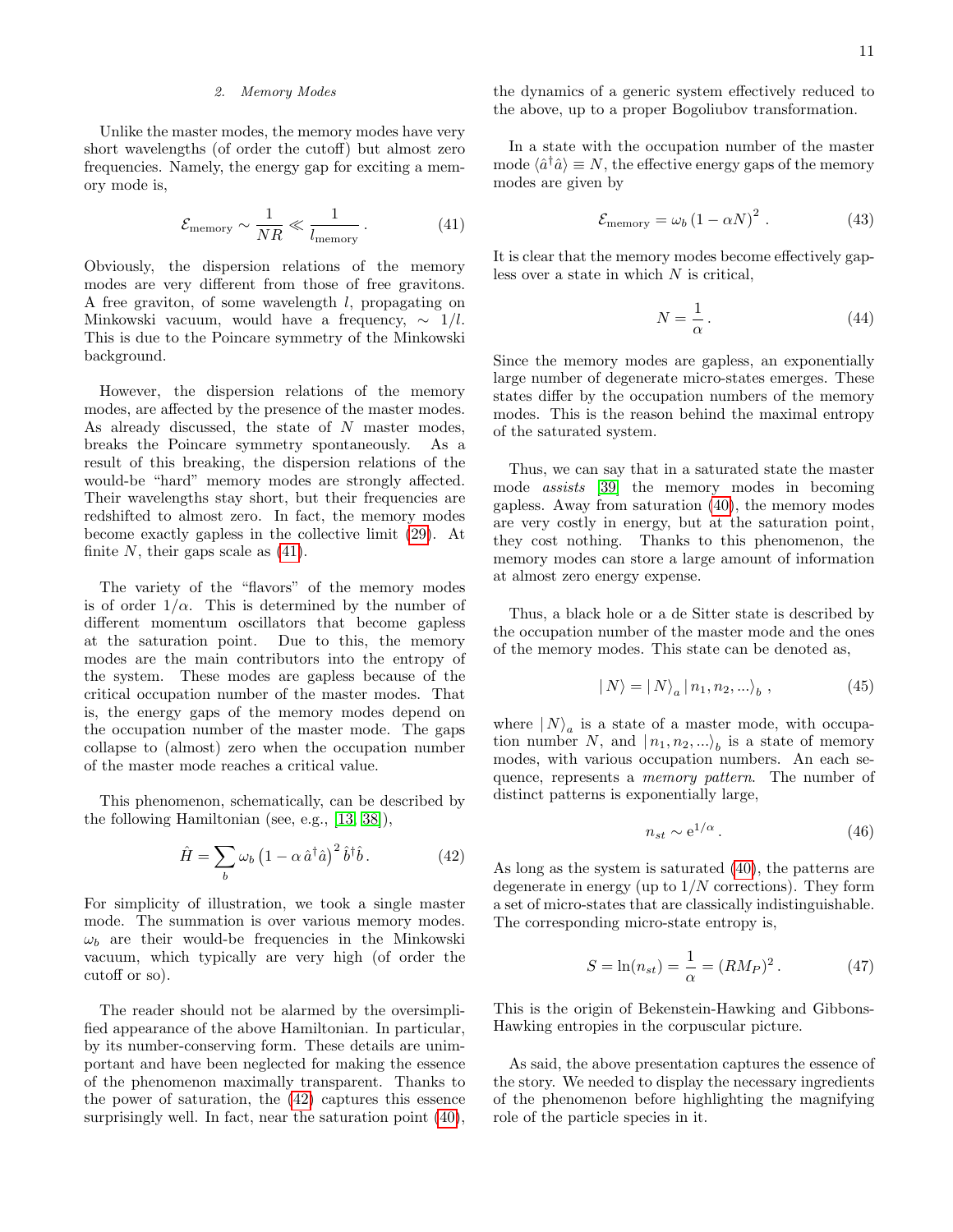# C. Saturation

The saturation relation [\(1\)](#page-0-0) can be written as,

Number = 
$$
\frac{1}{\text{Coupling}}
$$
 = Entropy. (48)

The saturons (the systems satisfying this relation) exhibit certain universal phenomena. For the present discussion, the most important is the effect of quantum breaking and the internal mechanisms leading to it.

The main engine of the time-evolution of a saturated system, is the re-scattering of the master modes. This re-scattering leads to the processes that are observable on the time-scales  $\sim R$ . For example, such is a process of particle-emission, which leads to the decay of a saturon.

Since the memory modes have very low frequencies [\(41\)](#page-10-0), the time-scale of their evolution would be,

$$
t_{\text{memory}} \sim NR. \tag{49}
$$

In addition, the memory modes are affected by the rescatterings of the master modes, over a similar time-scale.

There exist three important effects contributing into the time-evolution of the saturon state:

- The reduction of the occupation number of the master mode. This is the flip side of the particle emission.
- The inner (or self) entanglement  $[3-5]$  $[3-5]$ : The constituents of a black hole (or a de Sitter) become internally entangled among each other.
- The memory burden effect [\[13](#page-20-11)-15]: With the decrease of the occupation number of the master mode, the system departs from saturation. Correspondingly, the gaps of the memory modes grow. This generates a quantum back-reaction force.

All three effects lead to a complete breakdown of the semi-classical picture. This phenomenon is referred to as the quantum breaking. The corresponding time-scale is called a *quantum break-time*  $t_Q$ . For a de Sitter and a black hole,  $t_Q$  was derived in [\[3](#page-20-8)[–5\]](#page-20-1). For a generic saturated system (without classical instability) [\[5,](#page-20-1) [6\]](#page-20-2) it is given by [\(7\)](#page-2-0), which can be presented as,

<span id="page-11-1"></span>
$$
t_Q \sim \frac{t_{\rm cl}}{\lambda} \,. \tag{50}
$$

Here,  $t_{\rm cl}$  is the classical time-scale set by the frequencies of the constituents,  $t_{\text{cl}} \sim R$ .  $\lambda \equiv \alpha N_{\text{sp}}$  is the analog of species coupling [\(18\)](#page-4-2) ('t Hooft coupling), for the generic saturated system.

The various aspects of the above effects have already been studied in saturated gravitational systems, such as black holes and de Sitter. In the present paper we are interested in the magnifying role of species in these processes. For completeness, in parallel, we shall briefly reproduce the essence of the phenomena.

## D. Quantum Clock: Re-scattering and Depletion

Initially, the main engine of the time-evolution is the re-scattering of the master modes. The memory modes, since at this stage they are essentially gapless, back react very little and can be ignored. However, back reaction becomes very important at later times.

The initial re-scattering of the master modes, takes place regardless of the number of species in the theory. However, species speed it up. One outcome of this re-scattering, is the emission of free particles. The typical process is depicted in Fig[.2a](#page-12-0). For a black hole and a de Sitter, the produced particles describe Hawking and Gibbons-Hawking quanta, respectively.

For describing the process, we can use the formulas  $(31), (32), (33)$  $(31), (32), (33)$  $(31), (32), (33)$  $(31), (32), (33)$  $(31), (32), (33)$  obtained for a generic N-graviton state. The new specifics is that, at initial times, the parameters are related by the saturation relation [\(40\)](#page-9-1).

The rate of particle-creation is,

<span id="page-11-0"></span>
$$
\Gamma = \frac{1}{R} (N\alpha)^2 N_{\rm sp} = \frac{1}{R} N \lambda_c \lambda.
$$
 (51)

As expected, at initial times, the rate of particleproduction, reproduces the semi-classical Hawking and Gibbons-Hawking rates. Note [\[3\]](#page-20-8), a particular channel, describing a creation of a graviton, corresponds to the standard tensor perturbation mode of inflation [\[27\]](#page-21-16).

However, the corpuscular picture allows us to go beyond the semi-classical approximation. Using the microscopic description, it is instructive to consider the physical meaning of particle-creation from different perspectives.

First, using the saturation relation [\(40\)](#page-9-1), valid for initial times, we can write the rate [\(51\)](#page-11-0) in terms of the species coupling,

$$
\Gamma_{in} = \frac{1}{R} N_{\rm sp} = \frac{1}{R} \frac{\lambda}{\alpha} \,. \tag{52}
$$

This form, clearly shows the magnifying power of species. As already discussed earlier for a generic N-state, in the double-scaling limit [\(30\)](#page-7-0), the rate [\(51\)](#page-11-0) blows up. However, this blow-up does not lead to any sort of inconsistency. The saturation relation [\(40\)](#page-9-1) guarantees that, in the same limit, the mass of a black hole (or of a de Sitter Hubble patch), [\(37\)](#page-9-2), becomes infinite.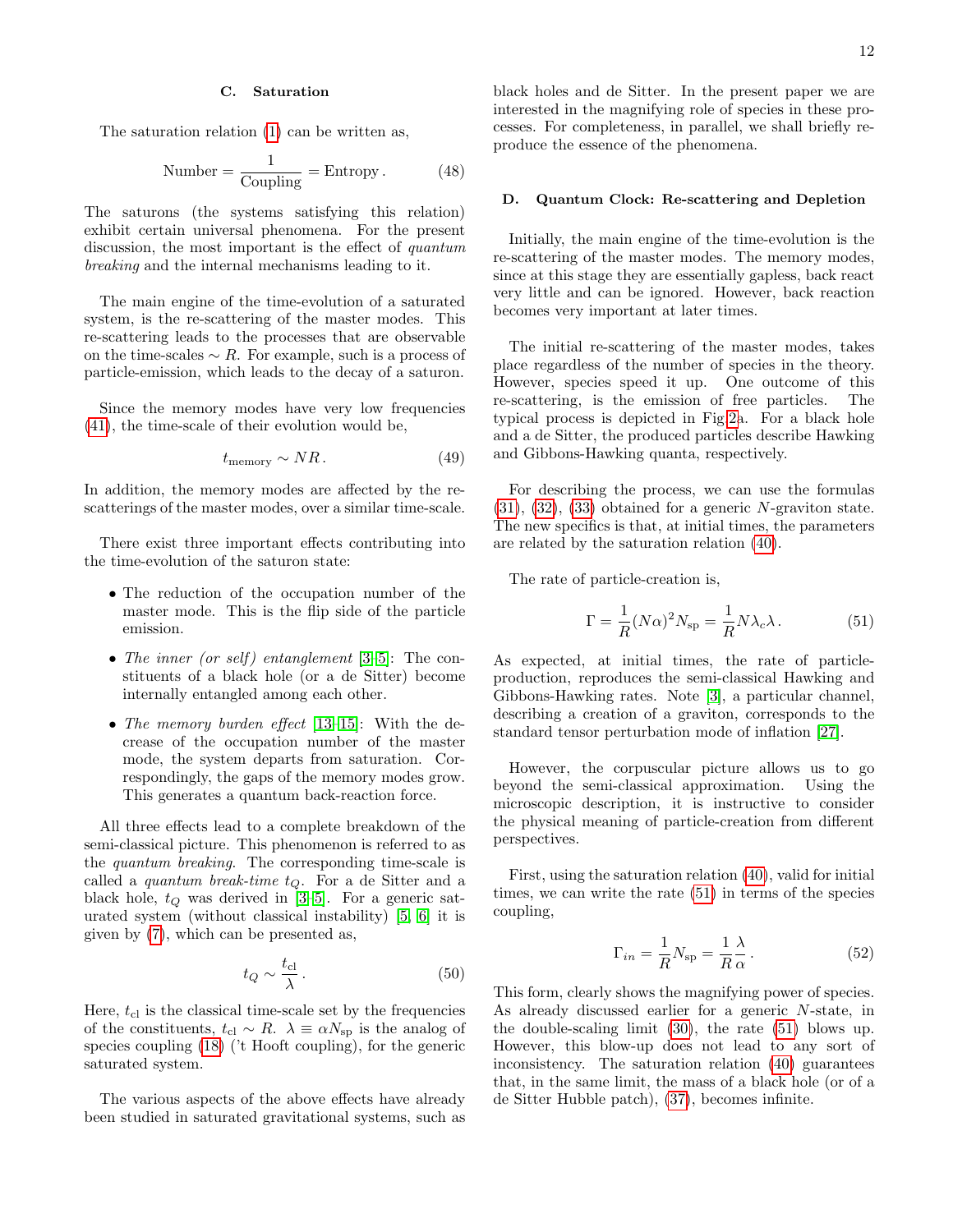

<span id="page-12-0"></span>FIG. 2. 2.a) Decay of the multi-graviton state into species (red line) illustrates the enhancement of the rate of the process due to high occupation number of the initial state. The suppression factor  $\alpha^2$  is compensated by multiplicity factor  $N^2$ . 2.b) Illustrates the finiteness of the collective effect, experienced by each graviton due to its interactions with the neighbours.

As a result, the back-reaction over time  $R(32)$  $R(32)$ , is finite. Due to saturation [\(40\)](#page-9-1), in the present case, the back-reaction [\(32\)](#page-7-2) takes the form,

$$
\frac{\Delta N}{N} = \frac{N_{\rm sp}}{N} \,. \tag{53}
$$

Correspondingly, the time of half-decay,

<span id="page-12-1"></span>
$$
t_{\rm half} = \frac{R}{\lambda} = \frac{R^3 M_P^2}{N_{\rm sp}} = R^3 M_*^2, \qquad (54)
$$

is also finite.

The corpuscular picture makes it very clear that the particles are not produced "for free". Due to back-reaction, the coherent state depletes and looses coherence. This is true for black holes, as well as, for de Sitter.

The rate of the departure from coherence can be estimated by using the fact that the number of quanta in a coherent superposition diminishes with roughly the same rate [\(51\)](#page-11-0) as the particles are emitted. That is,

$$
\dot{N} = -\Gamma \,. \tag{55}
$$

For estimating the back-reaction, in the leading order, the coupling  $\alpha$  can be taken constant. Then, at initial times, the rate of particle-production changes as (as everywhere, unimportant numerical coefficients are set equal to one),

<span id="page-12-4"></span>
$$
\frac{\dot{\Gamma}}{\Gamma} = -\frac{1}{R} N \alpha^2 N_{\rm sp} = -\frac{1}{R} \lambda_c \lambda.
$$
 (56)

Now, approximating the quantities on the right hand side by their initial saturated values [\(40\)](#page-9-1), we get,

<span id="page-12-2"></span>
$$
\Gamma(t) = \Gamma_{in} e^{-\frac{t}{t_{\text{half}}}},\tag{57}
$$

where  $t_{\text{half}}$  is given by [\(54\)](#page-12-1).

The expressions [\(51\)](#page-11-0) and [\(57\)](#page-12-2) are instructive due to several reasons. First, for de Sitter, they reinforce the upper bound  $(14)$  on H. We see from  $(51)$  that the violation of this bound would lead to an unacceptably high rate of depletion. With such a gigantic decay rate, the de Sitter state would cease to exist in less than one Hubble time. In full agreement with this, [\(57\)](#page-12-2) shows that the production rate would drop in less than one Hubble time.

Similarly [\[46\]](#page-21-17), for a black hole this reinforces the upper bound [\(12\)](#page-3-1) on Hawking temperature. A hotter black hole cannot exist. Such a black hole, would emit all its constituents within the time less than its size. This would make no sense.

To summarize, species produce the two inseparable effects. First, they enhance the rate of particle-production. Secondly, as a result of back-reaction, species speed up an intrinsic quantum clock. This clock measures the depletion of N-graviton state which describes a black hole or a de Sitter. The flip side of this process is the generation and growth of entanglement which we shall now discuss.

# E. Entanglement and Page's Curve

The corpuscular picture reveals a new phenomenon, which we can call a *self-entanglement* or an *inner entan*glement [\[3\]](#page-20-8). This takes place, both for de Sitter and for a black hole. In both cases, the growth of inner entanglement happens at the same rate as the particle emission. Together with the depletion, the self-entanglement contributes into the departure from classicality. It reaches the maximum at quantum break-time [\[3–](#page-20-8)[5\]](#page-20-1),

<span id="page-12-3"></span>
$$
t_Q = \frac{R^3 M_P^2}{N_{\rm sp}} = \frac{R}{\lambda} = R^3 M_*^2. \tag{58}
$$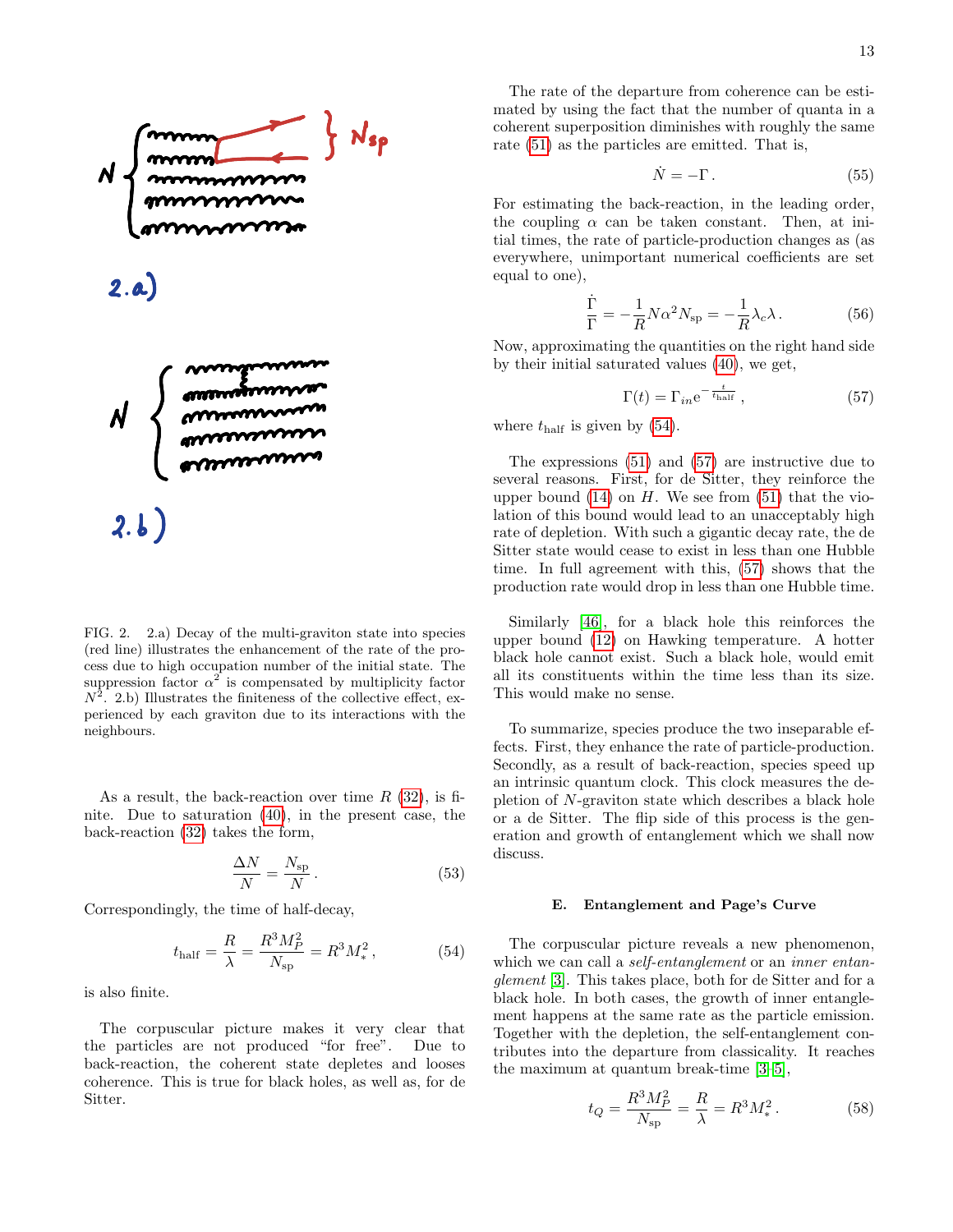It is easy to notice that this is a particular case of [\(50\)](#page-11-1), applied to a gravitational saturon. The time-scale [\(58\)](#page-12-3) signals a complete break-down of the semi-classical picture. The quantum break-time has been verified in various contexts [\[40](#page-21-18)[–44\]](#page-21-19).

From [\(54\)](#page-12-1) it is clear that  $t_Q$  matches the time of half-decay, but brings a new physical meaning. The effect is intrinsically corpuscular in nature and cannot be observed in semi-classical theory. This is why, unless additional assumptions are invoked, the behaviour of entanglement in semi-classical treatment is related with certain puzzling features of Page curve. According to Page [\[17\]](#page-20-13), the entanglement must reach a maximal value after  $t_{\text{half}}$ . This is exactly what corpuscular theory predicts. The semi-classical picture cannot explain this.

In semi-classical treatment, the sole engine for the Page's curve, is the entanglement between the black hole and an outgoing Hawking radiation. This creates a false impression that the entanglement grows indefinitely throughout the black hole existence. However, this picture is incomplete and requires a corpuscular resolution which incorporates the inner entanglement and memory burden effects.

As already shown in [\[3\]](#page-20-8), the corpuscular theory immediately accommodates Page's central point. The entanglement of a saturated N-particle state cannot grow indefinitely. It reaches the maximum after the quantum break-time  $t_Q$ . The fact that  $t_Q$  comes out equal to Page's time, can be taken as consistency check of the picture.

The corpuscular approach shows that the analog of Page's time exists also in de Sitter [\[3\]](#page-20-8). For both systems, the re-scattering of the constituent gravitons (which also leads to particle emission), generates an internal entanglement among the remaining constituents [\[3\]](#page-20-8). Simultaneously, it creates the memory burden effect [\[13\]](#page-20-11) in de Sitter [\[14\]](#page-20-15) and in black holes [\[15\]](#page-20-12).

#### F. Inner entanglement

After the emission of a single particle, the state [\(45\)](#page-10-2) evolves into a following superposition,

<span id="page-13-0"></span>
$$
| N \rangle \to \sum_{j}^{N_{\rm sp}} c_j | N', j \rangle \times | j \rangle , \qquad (59)
$$

where  $c_j$  are constants. Here,  $j = 1, 2, ..., N_{sp}$  is the species label that characterizes various states of emitted quanta, which are denoted by  $|i\rangle$ . Since we are not in a semi-classical picture, the term "emitted quanta" requires a specification. It describes quanta with dispersion relations that are close to quantum particles propagating in a background de Sitter (or Schwarzschild)

metric.

Notice, in de Sitter, this is a fine definition at initial times. Later, towards the quantum break time, the classical de Sitter geometry looses the meaning. By then, the distinction between the emitted and retained quanta becomes blurry. However, this is not an issue, since after  $t<sub>O</sub>$  we are already in a quantum-broken phase. Beyond this point, the de Sitter cannot exist as a valid state. A graceful exit must take place before the time  $t_{\mathcal{O}}$  elapses.

In contrast, the black holes can exist beyond  $t_Q$ . Also, for them, the notion of the emitted quantum is well defined at all times.

Of course, at the initial times, the emission is democratic in species, since they are produced via graviton processes. The states  $|N',j\rangle$  denote what remains from a black hole or a Hubble patch after the emission. The expression [\(59\)](#page-13-0) shows that these states are entangled with outgoing quanta through the label  $|j\rangle$ .

The crucial point is that each  $|N',j\rangle$  is also selfentangled. That is, even if initial  $|N\rangle$  was a tensor product state of various master and memory modes,  $|N_{a_1}\rangle |N_{a_2}\rangle ... |n_{b_1}\rangle |n_{b_2}\rangle$ , in the state  $|N',j\rangle$  they become entangled. In other words, the state evolves into a superposition,

<span id="page-13-1"></span>
$$
|N'\rangle = \sum_{a,b} c_{a_1, a_2, \ldots b_1, b_2, \ldots} |N_{a_1}\rangle |N_{a_2}\rangle \ldots |n_{b_1}\rangle |n_{b_2}\rangle ,
$$
\n(60)

where  $c_{a_1,a_2...b_1,b_2,...}$  are coefficients. We have deliberately ignored the label of the emitted species  $j$ , in order to focus on the internal entanglement. In addition, of course, the state is entangled with respect to the species index j.

Let the number of linearly-independent states partici-pating in the superposition [\(60\)](#page-13-1) be  $\tilde{n}_{st}$ . We shall measure the level of the entanglement by the log of this number:

$$
S_{\text{ent}} \equiv \ln(\tilde{n}_{\text{st}}) \tag{61}
$$

Obviously,  $\tilde{n}_{st}$  grows with each act of re-scattering and so does  $S_{\text{ent}}$ . The maximum is reached when the inner entanglement saturates the capacity of N-particle state. Obviously,  $\tilde{n}_{st}$  cannot exceed the total number of available micro-states,  $n_{st}$ . Thus, at its maximum, the quantity  $S_{\text{ent}}$  equals to the micro-state entropy of the system [\(47\)](#page-10-3).

The shortest time for reaching the maximal entanglement,

$$
S_{\text{ent}} = \frac{1}{\alpha},\tag{62}
$$

from an initial unentangled state, is bounded by unitarity. In an N-particle saturated system, with coupling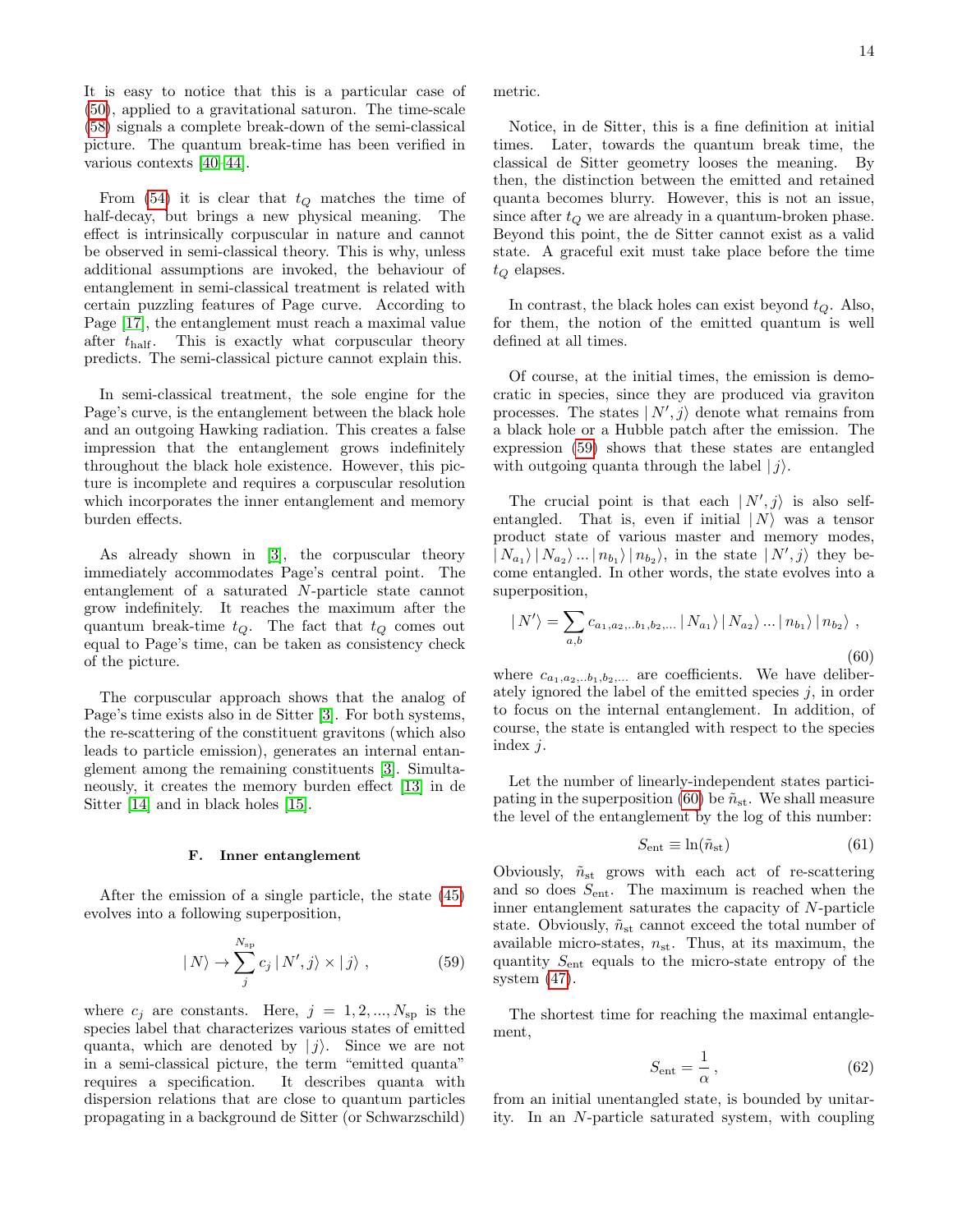constant  $\alpha = 1/N$  and frequencies  $1/R$ , this time is given by:

<span id="page-14-0"></span>
$$
t_{\rm ent} = \frac{R}{\lambda} = R \frac{N}{N_{\rm sp}}\,,\tag{63}
$$

where  $\lambda$  is the species coupling [\(18\)](#page-4-2).

Intuitively, the above can be understood by noticing that [\(63\)](#page-14-0) is the minimal time required for an order-one fraction of the master modes to re-scatter.  $t_{\text{ent}}$  is also a shortest time, set by unitarity, required for a start of decoding the information stored in a generic saturated system. This will become much clearer after considering the memory burden effect.

As we see, for de Sitter and black holes, the time [\(63\)](#page-14-0) is equal to quantum break time  $t_Q$ . It also matches the Page time. We thus arrive to yet another physical meaning of this time-scale.

The phenomenon of inner entanglement, originates from the multi-particle nature of the state  $| N \rangle$ . This state hides complexity, which is not visible at initial times. In order to resolve it, one needs to be sensitive to  $1/N$  effects, which are extremely suppressed for macroscopic values of  $N$ . However, the complexity steadily grows in time. The re-scattering of constituents (which also leads to the emission of species  $j$ ), simultaneously generates the entanglement among them. At the early times, the self-entanglement is small. However, it grows at the same rate [\(51\)](#page-11-0) that governs the emission. The number of species can dramatically accelerate this growth.

#### G. Memory burden effect

In the course of depletion, the gaps of the memory modes grow. This happens, because the occupation number of the master mode, N, diminishes. Correspondingly, the system moves away from the saturation point [\(40\)](#page-9-1). Consequently, the mechanism behind the gaplessness of the memory modes is abolished.

This effect is clearly illustrated by the equation [\(43\)](#page-10-4). The energy gap of a memory mode, is non-zero away from criticality,  $N < 1/\alpha$ . When the master mode depletes, N decreases and the memory gaps grow. Correspondingly, the energy cost of the memory pattern [\(45\)](#page-10-2) becomes higher and higher.

For example, after reducing the occupation number of the master mode to half of [\(40\)](#page-9-1), the gap [\(43\)](#page-10-4) would grow from zero to  $\omega_b/4$ . Correspondingly, the energy cost of the memory pattern [\(42\)](#page-10-1) would become,

$$
E_{\text{pattern}} = \langle n_1, n_2, \dots | \hat{H} | n_1, n_2, \dots \rangle = \frac{1}{4} \sum_{b} \omega_b n_b. \quad (64)
$$

The memory burden exerts the maximum force, latest by the time the system looses about half of the quanta of its master mode. This happens after the time of half decay  $t_{\text{half}}$  [\(54\)](#page-12-1). As we already saw, this is also equal to the time  $t_{\text{ent}}$ , required for developing the inner entanglement. Notice, since by  $t_{\text{half}}$  the memory modes acquire non-negligible frequencies, the information pattern stored in them starts to become readable. Beyond this point, the system cannot be described within any semi-classical approximation, even qualitatively. The corresponding time-scale has a meaning of the quantum break-time  $t_Q$  [\(58\)](#page-12-3).

Some observational implications of the memory burden effect for black holes has been studied in [\[15\]](#page-20-12). In cosmology, the memory burden can leave potentially-observable imprints from the inflationary epoch [\[14,](#page-20-15) [45\]](#page-21-20). These imprints, as well as other quantum gravitational effects, are magnified by the number of species  $N_{\rm sp}$  [\[11\]](#page-20-7). The theories in which this number is large, give better observational prospects for such effects.

#### H. Physical meanings of  $t_Q$

As we have seen, the three equal time scales,

$$
t_Q = t_{\text{half}} = t_{\text{ent}} = \frac{R}{\lambda},\tag{65}
$$

represent different manifestations of one and the same corpuscular quantum clock. It is important that this time-scale stays finite in the species magnifier limit [\(30\)](#page-7-0) of quantum gravity. This allows us to cleanly distill the quantum gravitational effects leading to it. These effects are behind different physical meanings of the quantum clock. We summarize them below.

- A time of half-decay of a saturated system.
- A quantum break-time: Time of full departure from the semi-classical regime.
- A time during which the memory burden reaches its maximum.
- A time after which an observer can start decoding the quantum information (memory pattern) stored in a saturated system.
- A time during which a saturated system can reach the maximal inner entanglement.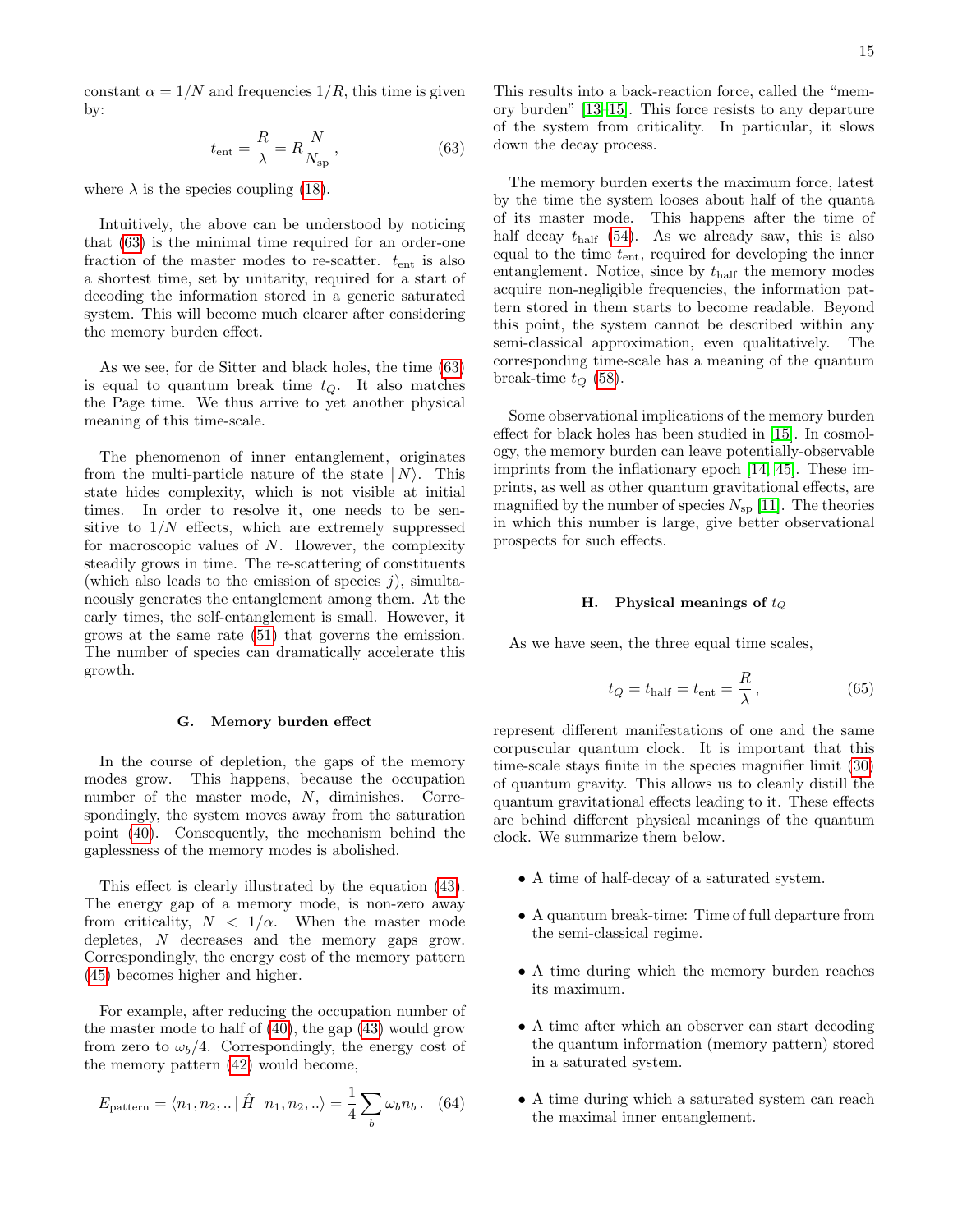### I. Comparing the Curves

As already explained, together with the memory burden effect, the inner entanglement is the main mechanism behind the Page's curve. Both effects reach the maxima by the time  $t_Q$ . Until this point, the resulting Page's curves for de Sitter and black holes are very similar. The fundamental differences start beyond this point.

Unlike a black hole, de Sitter cannot exist as a consistent state after  $t_Q$ . The reason is the conflict between the quantum state and the classical source in form of a cosmological constant. Because of this conflict, the system must gracefully exit from the de Sitter phase, latest by the time

<span id="page-15-0"></span>
$$
t_E \leqslant t_Q. \tag{66}
$$

Therefore, the continuation of the Page's curve beyond  $t_Q$ , depends on the mechanism of the graceful exit and the physics beyond it. For example, the exit can be provided by a time-dependent scalar field (inflaton).

The equation [\(66\)](#page-15-0) has profound cosmological implications. In particular, it puts an upper bound on the duration of inflation. This excludes any sort of meta-stability. Since  $t_Q$  is an upper bound on duration of any given Hubble patch, it is impossible to satisfy in a sensible meta-stable state.

No such conflict arises for a black hole, which can continue its existence beyond  $t_Q$ . Of course, after this time, due to maximal inner entanglement and memory burden, a black hole internally is no longer describable by any classical field configuration. The semi-classical approximation breaks down fully. In particular, the process of a decay, can no longer be described as Hawking's thermal evaporation.

Since the decay is not self-similar, we cannot even claim that the black hole shrinks in size and heats up. In fact, there are indications [\[15\]](#page-20-12) that after  $t_Q$  the decay of a black hole may slow down due to the "memory burden" effect. However, regardless of the slow-down, the entanglement, after reaching the maximum, can only decrease.

Let us now turn to the role of species in Page's curve. This role is obvious. Since species shorten  $t_Q$ , they shorten (and sharpen) the entanglement curves for a de Sitter and for a black hole.

### V. STRING THEORY

We now wish to discuss some implementations of the species magnifier limit [\(30\)](#page-7-0) in string theory. We shall mostly follow [\[11\]](#page-20-7) in which the needed expression for



FIG. 3. A schematic description of Page's like curve for de Sitter for different numbers of species. The blue curve corresponds to a higher number  $N_{sp}$  than the red one. The corresponding quantum break-times  $t_Q$  are denoted by the same colors as the curves. Unlike a black hole case, the curve cannot be extended beyond the quantum break-time  $t_Q$ . This time formally equals to a would-be Page's time but in de Sitter has a fundamentally different effect. The growth is terminated by the graceful exit that takes place at  $t_E \leq t_Q$ .

string theoretic quantum break-time has been derived. A complementary derivation of quantum break-time [\(58\)](#page-12-3) in string theory context, was also given in [\[44\]](#page-21-19).

The regime [\(30\)](#page-7-0) shows transparently, how the string theory responds to a deformation towards a de Sitter type state. For producing such a deformation, we shall use the standard uplifting of the energy via the tension of  $(anti)D{\text -}branes$  [\[49\]](#page-21-21).

For definiteness, we shall work in type IIB in ten dimensions, with string coupling  $g_s$  and the string scale  $M_s$ . As in [\[11\]](#page-20-7), we shall consider the background with number of coincident  $D_9 - \bar{D}_9$ -brane pairs. The worldvolume (open string) physics of this system is rather well-understood (see, [\[50\]](#page-22-2) and subsequent papers). Our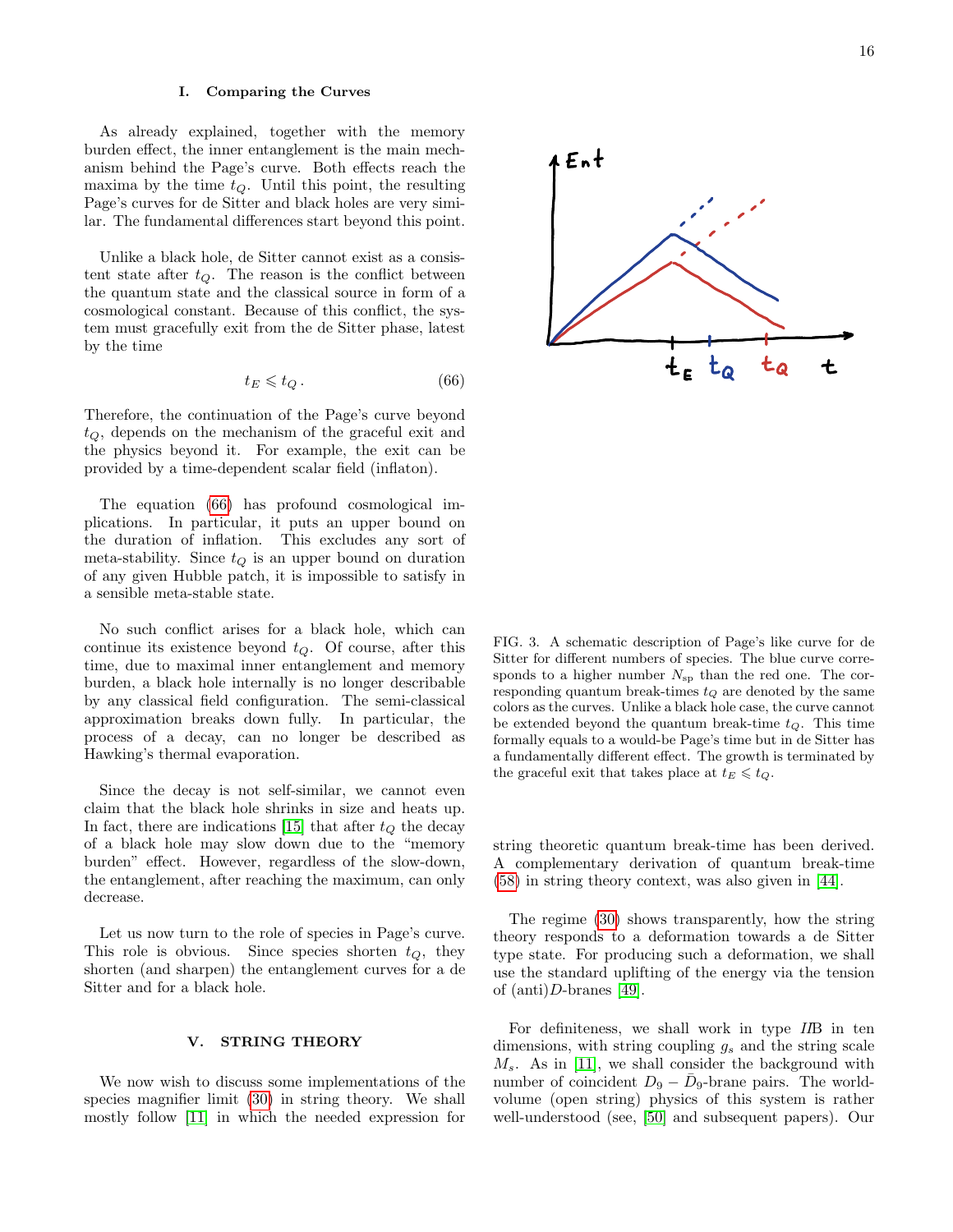task is to highlight how the system responds to "de Sitterization". One response is a finite quantum breaktime, which was already derived in [\[11\]](#page-20-7). Here, we wish to show that this time-scale carries a string theoretic information about the Gibbons-Hawking entropy.

In string construction, the role of  $M_*$  is played by  $M_*$ . The roles of the low energy species are played by the zero modes of the open strings. With  $n D<sub>9</sub>$ -branes and  $n$  anti- $D_9$ -branes piled-up on top of each other, there exist  $N_{\rm sp} \sim n^2$  light Chan-Paton species. They come from the zero modes of the open strings and transform under the  $U(n) \times U(n)$  gauge symmetry.

Of course, such a configuration is unstable since D-branes and anti-D-branes can annihilate each other. This instability is manifested by an open string tachyon. The  $D - \bar{D}$  annihilation can be described as tachyon condensation [\[52\]](#page-22-3). During this condensation the gauge symmetry is partially Higgsed and the Chan-Paton species become massive. In the original "brane inflation" scenario [\[49\]](#page-21-21), the tachyon condensation was used as the graceful exit mechanism from the inflationary phase.

In the present discussion, the main interest is the uncondenced phase, in which tachyon is placed on top of the "hill". Classically, such a phase can produce a de Sitter like metric with the curvature radius,

<span id="page-16-0"></span>
$$
R = \frac{1}{\sqrt{ng_s}M_s} \,. \tag{67}
$$

Viewing this as a coherent state of gravitons, we can estimate the number  $N$  of the constituent master modes. Since each constituent brings roughly the energy  $1/R$ , we can determine N by matching  $N/R$  with the energy of the Hubble patch. This gives,

<span id="page-16-1"></span>
$$
N = \frac{1}{g_s^2 (ng_s)^4} \,. \tag{68}
$$

It is easy to see that this quantity equals to a Gibbons-Hawking entropy of a would-be ten dimensional de Sitter with the radius [\(67\)](#page-16-0):

<span id="page-16-2"></span>
$$
S_{GH} = (RM_{10})^8 = \frac{1}{g_s^2 (ng_s)^4},\tag{69}
$$

where  $M_{10}$  denotes the ten-dimensional Planck mass, related to  $M_s$  and  $g_s$  through,

<span id="page-16-6"></span>
$$
M_{10}^8 = \frac{M_s^8}{g_s^2} \,. \tag{70}
$$

On the other hand, the ten-dimensional quantum coupling of gravitons of wavelength  $R$  [\(67\)](#page-16-0), is given by,

<span id="page-16-3"></span>
$$
\alpha = \frac{1}{(RM_{10})^8} = g_s^2 (ng_s)^4.
$$
 (71)

The equations  $(68)$ ,  $(69)$  and  $(71)$  confirm that a (would-be) de Sitter obtained in this construction is a saturated state [\(40\)](#page-9-1).

At the same time, the species coupling [\(18\)](#page-4-2) is equal to

$$
\lambda = \alpha n^2 = (ng_s)^6. \tag{72}
$$

The corresponding quantum break-time, according to  $(58)$ , is given by

<span id="page-16-4"></span>
$$
t_Q = \frac{1}{M_s} \frac{1}{(ng_s)^{13/2}} = \frac{R}{(ng_s)^6} = \frac{R}{\lambda}.
$$
 (73)

This expression was already derived in [\[11\]](#page-20-7).

We shall now take the species magnifier limit [\(30\)](#page-7-0). In the present case, this limit reads:

$$
n \to \infty, \ g_s \to 0, \ \lambda = (ng_s)^6 = \text{finite}, \tag{74}
$$
  

$$
M_s = \text{finite}, \ R = \text{finite}.
$$

In this limit, all stringy processes that are not accompanied by proper powers of  $N$  or  $n$ , vanish. Notice, the quantum break-time [\(73\)](#page-16-4) remains finite.

For  $ng_s \ll 1$ , the quantum break-time [\(73\)](#page-16-4) is much longer than the D-brane instability time due to tachyon, which is of order  $1/M_s$ . Thus, unless additional stabilizing measures are taken, the tachyon condenses prior to quantum breaking. That is, the tachyon condensation provides a graceful exit that saves the would-be de Sitter from quantum breaking.

What shall happen if we try to stabilize the tachyon? This can be attempted in the following way. Notice that the tachyon coupling to the Chan-Paton species generates an additional contribution to the mass-square of the tachyon field. This is due to their production via Gibbons-Hawking mechanism. The effect can be approximated as coming from a thermal bath of temperature  $T_{GH} = 1/R$ . This generates an effective thermal mass for the tachyon,

$$
\Delta m_{tachyon}^2 = \frac{(ng)^2}{R^2} = (ng_s)^3 M_s^2. \tag{75}
$$

This contribution is positive and could potentially balance the zero-temperature negative mass-square of the tachyon, provided

<span id="page-16-5"></span>
$$
(ng_s) \sim 1. \tag{76}
$$

In this case, the stack of branes could be stabilized.

This stabilization can be viewed as a restoration of  $U(n) \times U(n)$  symmetry at high temperature. Such a stabilization of D-branes of top of each other by thermal effects has been considered previously (see second reference in [\[49\]](#page-21-21)). The difference in the present case is that the stabilization would be "self-imposed" in the sense that it would come from the Gibbons-Hawking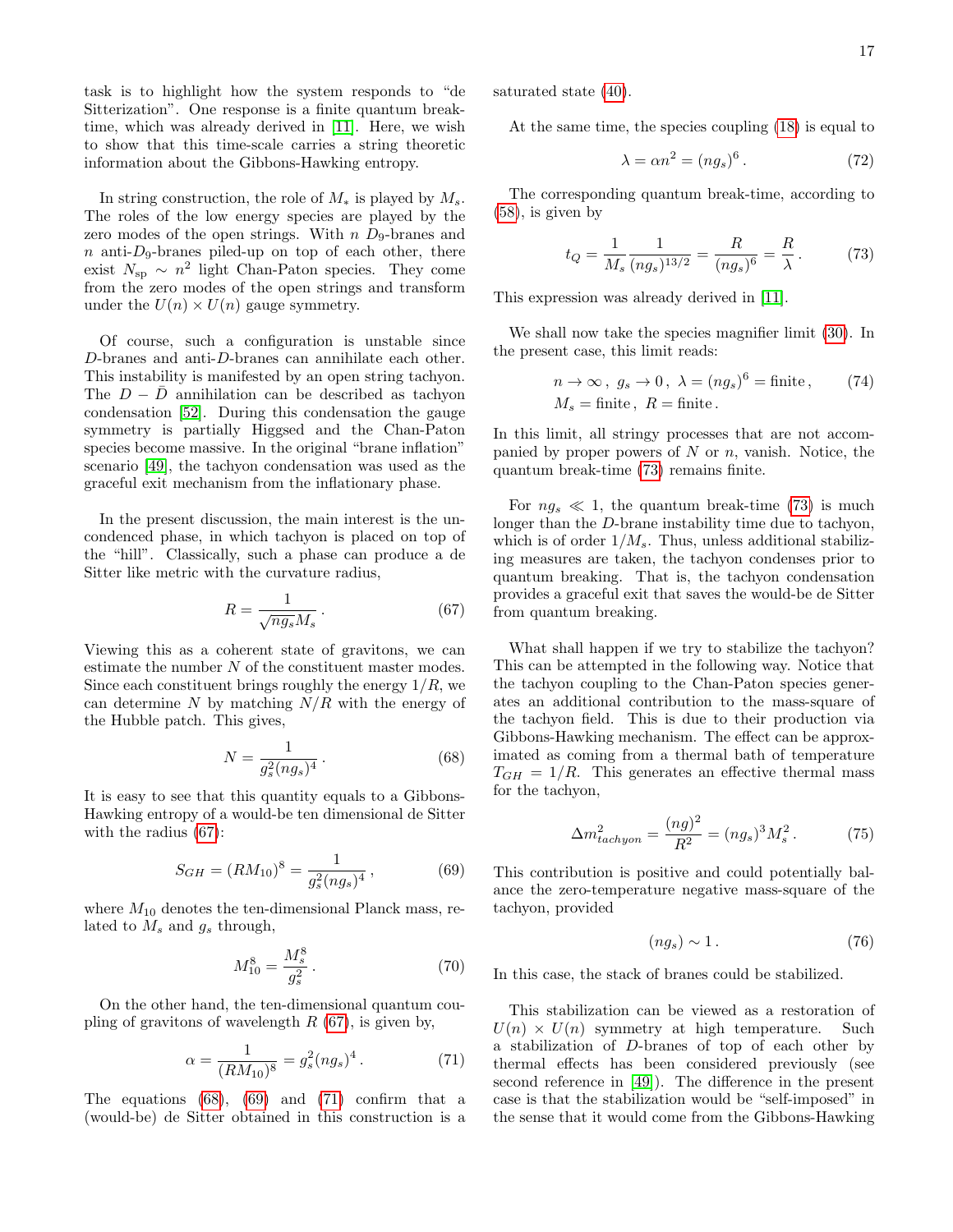temperature created by the brane configuration. That is, branes create de Sitter, which creates a thermal density of open string modes. These thermal corrections, in turn, stabilize the tachyon. This sounds too good to be true. And indeed, there is a caveat.

Notice [\[51\]](#page-22-4), [\(76\)](#page-16-5) represents the point for which the number of Chan-Paton species saturates the tendimensional version of the species bound [\(8\)](#page-3-0),

<span id="page-17-0"></span>
$$
M_* = \frac{M_{10}}{N_{\rm sp}^{1/8}}.\t(77)
$$

Taking into account that  $M_* = M_s$  and using the relation [\(70\)](#page-16-6), we translate [\(77\)](#page-17-0) as the limiting relation [\(76\)](#page-16-5) between n and  $q_s$ .

Thinking of the relation [\(76\)](#page-16-5) as the limit, we notice a rather interesting tendency. This is about entropy of a would-be de Sitter state. Due to the existence of the light Chan-Paton species, we have a non-gravitational contribution to the micro-state entropy. This contribution, roughly, scales as their number  $\frac{4}{3}$  $\frac{4}{3}$  $\frac{4}{3}$ ,

<span id="page-17-2"></span>
$$
S_{CP} = n^2. \tag{78}
$$

We observe that, in the limit [\(76\)](#page-16-5), the entropy of the open string Chan-Paton species [\(78\)](#page-17-2), matches the Gibbons-Hawking entropy [\(69\)](#page-16-2) of a would-be de Sitter state:

<span id="page-17-4"></span>
$$
S_{CP} = S_{GH} = \frac{1}{g_s^2}.
$$
 (79)

However, at this point, the two critical effects take place in UV and IR theories.

First, the curvature becomes of order the string scale. This is the warning sign from the UV theory. We expect that, beyond this threshold, any notion of the de Sitter geometry is lost. This expectation is fully supported by the knowledge [\[48\]](#page-21-22) that the Hagedorn effects [\[47\]](#page-21-23) set in above the string temperatures. The fundamental stringy effects, such as Atick-Witten phase transition [\[53\]](#page-22-5), must be taken into account. The discussions of aspects of thermal phase can be found in [\[54\]](#page-22-6), [\[55\]](#page-22-7), [\[44\]](#page-21-19) (and references therein). Whatever the theory is in this phase, it is not de Sitter.

It is remarkable, how the low energy theory accounts for this breakdown. First, this is signalled by the fact that the quantum break-time [\(73\)](#page-16-4) becomes of order the Hubble radius, which is also given by the string length,  $t_Q \sim 1/M_s$ .

The second indication from the low energy theory is the behaviour of the scattering amplitudes. Namely, exactly at this point, the processes of graviton-graviton scattering into Chan-Paton species, saturate unitarity bound [\(40\)](#page-9-1). The example is given by a process in which two gravitons scatter into many Chan-Paton quanta with total occupation number  $N = 1/\alpha$ .

This process falls in the category of generic  $2 \rightarrow N$ processes of the type [\(22\)](#page-5-2). As already discussed in section [III A,](#page-4-6) they saturate unitarity when the entropy of species reaches a critical value [\(40\)](#page-9-1) [\[6\]](#page-20-2). Near the saturation point the cross-section is given by [\(25\)](#page-6-0). In the present case,  $\alpha$ is given by  $(71)$ , whereas the entropy S is given by  $(78)$ . Therefore, around saturation, the cross section can be written as,

<span id="page-17-3"></span>
$$
\sigma = e^{-n^2 \left(\frac{1}{(n g_s)^6} - \frac{S_{CP}}{n^2}\right)} = e^{-n^2 \left(\frac{1}{\lambda} - \frac{S_{CP}}{n^2}\right)}.
$$
 (80)

Taking into account [\(78\)](#page-17-2), the unitarity is saturated for  $\lambda \sim 1$ . Or equivalently, at the saturation of unitarity by the cross section [\(80\)](#page-17-3), the open string Chan-Paton entropy matches the Gibbons-Hawking one [\(79\)](#page-17-4).

Through the above phenomenon, the theory is telling us something profound. In the light of open-closed correspondence, which is intrinsic to string theory, we would expect that the open string sector would carry information about the Gibbons-Hawking entropy of de Sitter vacuum, if such were to exist. And, indeed, we see that the theory does contain such a resource, through the entropy of the open string modes [\(78\)](#page-17-2). However, this entropy matches the would be Gibbons-Hawking entropy, exactly at the point where unitarity is saturated. Simultaneously, the curvature [\(67\)](#page-16-0) becomes stringy and so does the quantum break-time [\(73\)](#page-16-4). As a result, the chance of getting a stable de Sitter state is abolished. This fully matches the conclusion from the previous arguments [\[11\]](#page-20-7) that de Sitter vacuum is incompatible with non-trivial closed string S-matrix.

Notice, none of the above obstructions appear when accounting for Bekenstein-Hawking entropy of an extremal supersymmetric black hole by string degrees of freedom, as it is known from Strominger-Vafa construction [\[56\]](#page-22-8). This difference, is also connected with the fact that de Sitter cannot preserve any supersymmetry and, unlike an extremal black hole, exhibits a finite quantum break-time.

Similarly, no quantum breaking is evident to take place (at least in supersymmetric limit) by an anti de Sitter, physics of which is accounted by CFT [\[57–](#page-22-9)[59\]](#page-22-10). We shall leave open the question of possible connection between this physics and the ideas of saturation and corpuscular structure. Some preliminary thoughts can be found in [\[1,](#page-20-0) [3\]](#page-20-8).

<span id="page-17-1"></span><sup>4</sup> More precisely, around the saturation point (see below) the entropy scales as  $S_{CP} \simeq \ln \left( \frac{n^2 + \frac{1}{g_s^2}}{n^2} \right)$ ! .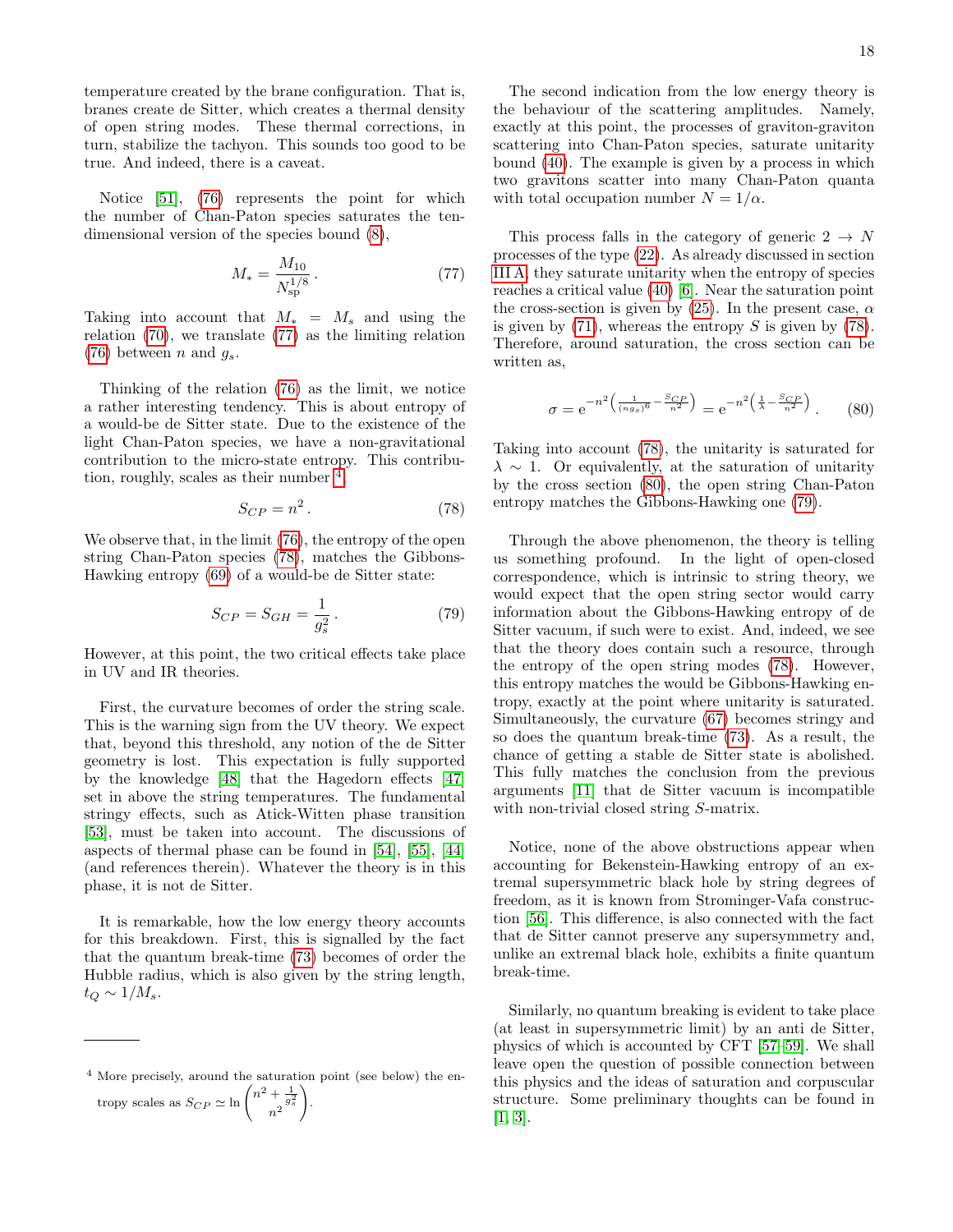# VI. SOME OBSERVATIONAL IMPLICATIONS

In standard slow-roll picture, the inflaton plays a double role. First, it provides a classical clock that enables inflation to end. Secondly, the quantum fluctuations of this clock provide density perturbations. The quantum corpuscular effects, enhanced by species, interfere with both mechanisms of the inflaton clock.

# A. Enhancement of Gibbons-Hawking Perturbations

First, the density fluctuations from Gibbons-Hawking production of species, is enhanced by their number,

$$
\delta_{\rm sp}^2 = \frac{H^2}{M_P^2} N_{\rm sp} \,. \tag{81}
$$

No such enhancement is exhibited by inflaton fluctuations,

$$
\delta_{\rm inf}^2 = \frac{H^2}{\epsilon M_P^2},\tag{82}
$$

where  $\epsilon \equiv (V'M_P/V)^2$  is the standard inflationary slow-roll parameter.

Using  $(8)$ , it is instructive to rewrite the above expressions as functions of  $M_*$ ,

$$
\delta_{\rm sp}^2 = \frac{H^2}{M_*^2}, \ \delta_{\rm inf}^2 = \frac{1}{\epsilon N_{\rm sp}} \frac{H^2}{M_*^2} \,. \tag{83}
$$

We see that in the limit [\(30\)](#page-7-0), which implies  $\frac{1}{\epsilon N_{\rm sp}} \to \infty$ , the iflaton perturbations vanish.

We wish to comment that, in case of a large number of light spin-2 species, the enhancement could potentially be experienced by the tensor mode [\[27\]](#page-21-16).

# B. Quantum Clock

As we have seen, the species speed up a different clock in de Sitter. This is an internal quantum clock originating from the corpuscular effects such as depletion, self-entanglement and memory burden. This quantum clock advances regardless of the classical one of a slowly-rolling inflaton field. If the number  $N_{\rm sp}$  is above a certain critical value, the quantum clock elapses faster than the classical one. This puts an upper bound on  $N_{\rm sp}$ .

In general, if the number of species is large, the effect of the quantum clock cannot be ignored. In particular, the tilt in the spectral index will include contributions from two different sources: The standard classical tilt,

due to change of  $H$ , and the quantum one which we shall now quantify.

The quantum clock gives a departure from a (wouldbe) scale-invariant spectrum of perturbations. This departure is unrelated to a classical slow-roll clock and is due to depletion of the de Sitter constituents. The corresponding tilt in the spectral index can be estimated as,

<span id="page-18-0"></span>
$$
(n_s - 1)_{\mathcal{Q}} = -\frac{N_{sp}H^2}{M_P^2}.
$$
 (84)

This expression for  $N_{\rm sp} = 1$  was derived in [\[3\]](#page-20-8). The effect is enhanced by the number of species [\[11\]](#page-20-7).

We shall try to illuminate this phenomenon from various angles. For this, we represent [\(84\)](#page-18-0) in three equivalent ways,

<span id="page-18-1"></span>
$$
(n_s - 1)Q = -1/(t_QH)
$$
  
= 
$$
-\frac{H^2}{M_*^2}
$$
  
= 
$$
\lambda.
$$
 (85)

An each form, highlights a different physical meaning of the same phenomenon. We shall review them separately.

The first equality in [\(85\)](#page-18-1) shows that the tilt is the ratio of Hubble-time  $1/H$  to quantum break-time  $t_Q$ . This makes sense, since, according to  $(56)$ , after time  $t_Q$ the particle-creation rate drops by order one. The effect of the number of species on the tilt is via shortening  $t_Q$ , as it is clear from [\(58\)](#page-12-3).

The second equality in [\(85\)](#page-18-1), tells us that the tilt is the square of the ratio of Hubble H to gravity cutoff  $M_*$ . According to  $(8)$ , the job of the species is to lower  $M_*$ . Correspondingly, they increase the tilt.

Finally, the last equality in [\(85\)](#page-18-1) tells us that the tilt is equal to the species coupling  $\lambda$ . Again, the role of the species in increasing tilt is transparent through their contribution into  $\lambda$ , as described by [\(18\)](#page-4-2).

Note, the information pattern carried by de Sitter is expected to contribute into the tilt through the memory burden effect, [\[13–](#page-20-11)[15,](#page-20-12) [45\]](#page-21-20). Some alternative descriptions can be found in [\[60\]](#page-22-11).

# C. Phenomenological Bounds

The large numbers of particle species are included in many extension of the Standard Model. The extreme case is provided by the scenario [\[10\]](#page-20-6) which incorporates

<span id="page-18-2"></span>
$$
N_{\rm sp} \sim 10^{32} \,. \tag{86}
$$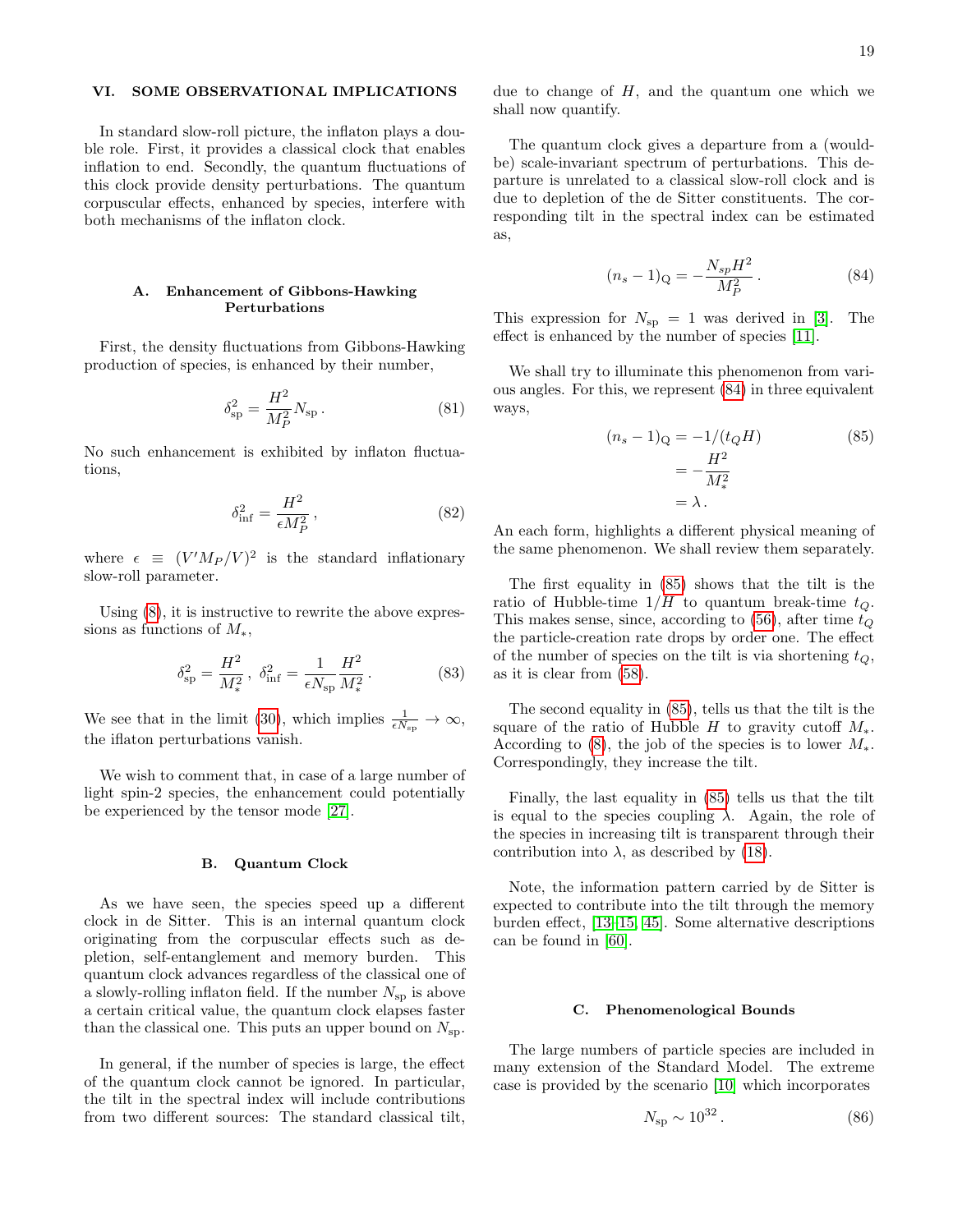This number is motivated by the Hierarchy Problem, an outstanding puzzles of the Standard Model. The essence of it is that the mass term of the Higgs scalar is quadratically sensitive to the UV-cutoff of the theory. Ordinarily, the role of the cutoff would be played by  $M_P$ . Hence, having the Higgs mass around  $M_P$ , would raise no concern. However, the Higgs is much lighter than  $M_P$ . This is the source of the puzzle.

The idea of [\[10\]](#page-20-6) is to use the fact that species lower the cutoff  $(8)$ . In a theory with  $N_{\rm sp}$  given by  $(86)$ , the cutoff  $M_*$  is pushed down to its current experimental bound of few TeV. In this case, the Hierarchy Problem gets effectively nullified.

Ordinarily, the inflationary cosmology is assumed to be associated with very high energy scales. In this light, a theory with low cutoff raises concerns because the Hubble parameter has to be small. The perception is that such a theory has a difficulty of generating density perturbations. Again, this concern is coming from an implicit assumption that density perturbations originate from the fluctuations of a single slow-rolling scalar field. However, the same physics that pushed the Hubble down, also provides an alternative mechanism of enhancing the quantum gravitational particle-creation by the number of species. This needs to be taken into account in inflationary model building.

Since [\(86\)](#page-18-2) represents an absolute phenomenological upper bound on the number of particle species, it is useful to give some examples of enhancement due to this number. For instance, for [\(86\)](#page-18-2), the observable quantum gravitational imprints can be generated by inflation with the Hubble parameter in a range of nuclear energies, or so.

As another example, a primordial black hole of  $10^{-3}$ earth mass, would currently approach its quantum break-time and be at the peak of its Page's curve. Despite being macroscopic, such a black hole would represent a fully quantum object, with a maximal inner entanglement. Also a memory burden effect would be maximal. A scattering of radiation at such a black hole, would in principle trigger an induced radiation coming from the memory modes. Similar considerations apply to lighter black holes.

The observational prospects, of course, depend on the number density of such black holes. As the preliminary studies indicate [\[15\]](#page-20-12), the memory burden effect slows their decay after  $t<sub>O</sub>$ . As suggested, this effect can potentially enlarge the allowed mass window of primordial black holes as dark matter [\[61–](#page-22-12)[63\]](#page-22-13) towards the lighter end.

# VII. OUTLOOK: BACKGROUND MATTERS

In the present paper we have discussed quantum gravity in species limit [\(5\)](#page-1-1). This allows to cleanly isolate certain collective and non-perturbative effects that otherwise would be shadowed by irrelevant corrections. The example is a quantum break-time [\(7\)](#page-2-0), exhibited by saturated systems such as de Sitter and black holes [\[3–](#page-20-8)[5,](#page-20-1) [11\]](#page-20-7). The species limit [\(5\)](#page-1-1) allows to keep  $t_Q$  finite, despite the fact that the perturbative gravity decouples.

Working in the species limit, allows to visualize the time-scales that control the inner entanglement and the back-reaction from the information pattern (memory burden). These are the corpuscular mechanisms that lead the system to quantum breaking.

We extracted the quantum break-time in string theoretic example in which the species are counted by the Chan-Paton factors. This example shows how profoundly the string theory resists to formation of a would-be de Sitter vacuum. The synchronized warning signs are given by low and high energy theories.

The quantum break-time, computed in low energy theory of zero-modes, becomes of order the string length when the high energy theory enters the Hagedorn phase. At the same time, the entropy of the open string modes matches the Gibbons-Hawking entropy. However, this matching takes place at the saturation point of the ten-dimensional species bound [\(77\)](#page-17-0). This is accompanied by the saturation of the unitarity bound [\(2\)](#page-0-3) by the entropy of the low energy species.

The above observations, reinforce the earlier conclusions [\[3](#page-20-8)[–5,](#page-20-1) [11\]](#page-20-7) that the finite quantum break-time is the manifestation of inconsistency of the de Sitter state. The same message is carried by more recent conjectures [\[22\]](#page-21-2).

Next, we wish to put the concept of the exclusion of de Sitter by the S-matrix, in a broader perspective of background dependence of quantum gravity. The first point is to take into account the double-scaling argument [\[11\]](#page-20-7), which shows that "vacuumization" of de Sitter is linked with trivializing the graviton (closed string) S-matrix. Ordinarily, we assume that an approximate S-matrix treatment should be valid at short distances. This is true, as long as the short-distance limit commutes with the formulation of the theory.

That is, it is OK to perform an approximate computation, after the theory has been formulated properly. However, there is no a priory justification for doing the same, within a theory that is approximately formulated. The last concept not always makes sense. A good example of such an inconsistency, would be a gauge theory that is approximately anomalous. In fact, the connection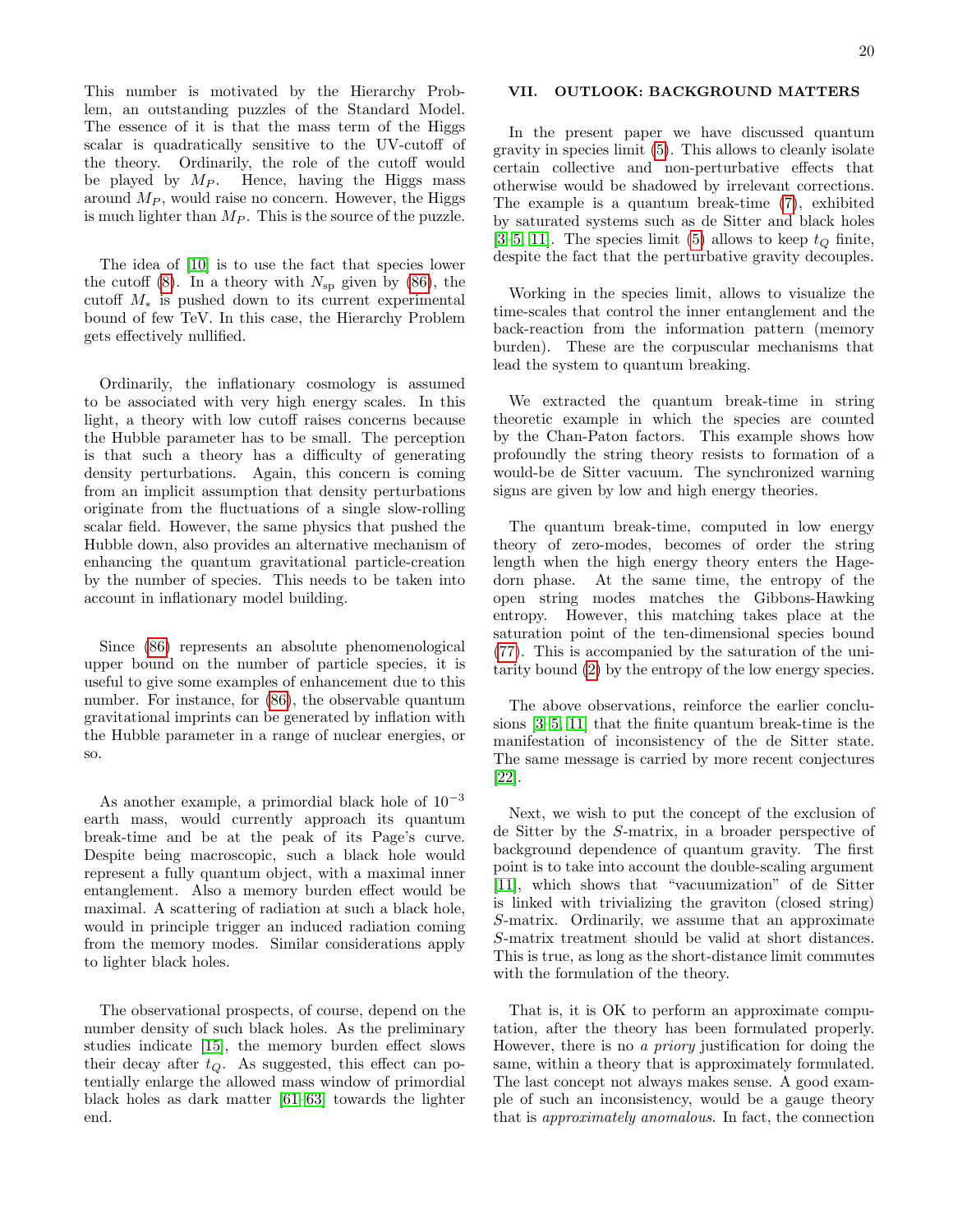between quantum break-time of de Sitter and anomaly was already made in [\[11\]](#page-20-7), by drawing a parallel with anomalous 1/N-effects of Witten-Veneziano mechanism [\[66\]](#page-22-14).

The second lesson is that, not every background of classical General Relativity, must find its vacuum realization within quantum gravity/string theory. Quantum gravity is more fundamental and more restrictive. It is therefore natural that only certain backgrounds of the classical theory can be given a tittle of a consistent vacuum. Many backgrounds, such as de Sitter, that cannot fit in the vacuum category, must be viewed as excited states constructed on top of a valid S-matrix vacuum. They will be subject to severe constraints such as the quantum break-time [\[3\]](#page-20-8).

The non-acceptance of all possible classical backgrounds as vacua, must be taken as an advantage of the theory. Needless to say, by eliminating de Sitter

- <span id="page-20-0"></span>[1] G. Dvali and C. Gomez, "Black Hole's Quantum N-Portrait," Fortsch. Phys. 61, 742-767 (2013) doi:10.1002/prop.201300001 [arXiv:1112.3359 [hep-th]].
- <span id="page-20-10"></span>[2] G. Dvali and C. Gomez, "Black Holes as Critical Point of Quantum Phase Transition," Eur. Phys. J. C 74, 2752 (2014) doi:10.1140/epjc/s10052-014-2752-3 [arXiv:1207.4059 [hep-th]].
- <span id="page-20-8"></span>[3] G. Dvali and C. Gomez, "Quantum Compositeness of Gravity: Black Holes, AdS and Inflation," JCAP 01, 023 (2014) doi:10.1088/1475-7516/2014/01/023 [arXiv:1312.4795 [hep-th]].
- [4] G. Dvali and C. Gomez, "Quantum Exclusion of Positive Cosmological Constant?," Annalen Phys. 528, 68- 73 (2016) doi:10.1002/andp.201500216 [arXiv:1412.8077 [hep-th]].
- <span id="page-20-1"></span>[5] G. Dvali, C. Gomez and S. Zell, "Quantum Break-Time of de Sitter," JCAP 06, 028 (2017) doi:10.1088/1475- 7516/2017/06/028 [arXiv:1701.08776 [hep-th]].
- <span id="page-20-2"></span>[6] G. Dvali, "Entropy Bound and Unitarity of Scattering Amplitudes," J. High Energ. Phys. 2021, 126 (2021). https://doi.org/10.1007/JHEP03(2021)126 [arXiv:2003.05546 [hep-th]].
- <span id="page-20-3"></span>[7] G. Dvali, "Area Law Saturation of Entropy Bound from Perturbative Unitarity in Renormalizable Theories," Fortsch. Phys. 69, no.1, 2000090 (2021) doi:10.1002/prop.202000090 [arXiv:1906.03530 [hep-th]]; "Unitarity Entropy Bound: Solitons and Instantons," Fortsch. Phys. 69, no.1, 2000091 (2021) doi:10.1002/prop.202000091 [arXiv:1907.07332 [hep-th]].
- <span id="page-20-4"></span>[8] J. D. Bekenstein, "Black holes and entropy," Phys. Rev. D 7, 2333-2346 (1973) doi:10.1103/PhysRevD.7.2333
- <span id="page-20-5"></span>[9] G. W. Gibbons and S. W. Hawking, "Cosmological Event Horizons, Thermodynamics, and Particle Creation," Phys. Rev. D 15, 2738-2751 (1977) doi:10.1103/PhysRevD.15.2738
- <span id="page-20-6"></span>[10] G. Dvali, "Black Holes and Large N Species Solution to the Hierarchy Problem," Fortsch. Phys. 58, 528-

vacua, the quantum gravity/string theory nullifies an outstanding cosmological puzzle.

This suggests that the requirement of a backgroundindependent formulation of quantum gravity may not necessarily be the only viable strategy. Rather, an impossibility of formulation of a theory on a given background, can be viewed as a selection tool that increases the restrictive power of the theory.

## Acknowledgements

We thank Goran Senjanović for valuable discussions and comments. We thank Alexey Starobinsky for conversation on possible enhancement of the tensor mode. This work was supported in part by the Humboldt Foundation under Humboldt Professorship Award, by the Deutsche Forschungsgemeinschaft (DFG, German Research Foundation) under Germany's Excellence Strategy - EXC-2111 - 390814868, and Germany's Excellence Strategy under Excellence Cluster Origins.

536 (2010) doi:10.1002/prop.201000009 [arXiv:0706.2050 [hep-th]].

- G. Dvali and M. Redi, "Black Hole Bound on the Number of Species and Quantum Gravity at LHC," Phys. Rev. D 77, 045027 (2008) doi:10.1103/PhysRevD.77.045027 [arXiv:0710.4344 [hep-th]].
- G. Dvali, "Nature of Microscopic Black Holes and Gravity in Theories with Particle Species," Int. J. Mod. Phys. A 25, 602-615 (2010) doi:10.1142/S0217751X10048895 [arXiv:0806.3801 [hep-th]].
- <span id="page-20-7"></span>[11] G. Dvali, "S-Matrix and Anomaly of de Sitter," Symmetry 13, no.1, 3 (2020) doi:10.3390/sym13010003 [arXiv:2012.02133 [hep-th]].
- <span id="page-20-9"></span>[12] G. Dvali, D. Flassig, C. Gomez, A. Pritzel and N. Wintergerst, "Scrambling in the Black Hole Portrait," Phys. Rev. D 88, no.12, 124041 (2013) doi:10.1103/PhysRevD.88.124041 [arXiv:1307.3458 [hepth]].
- <span id="page-20-11"></span>[13] G. Dvali, "A Microscopic Model of Holography: Survival by the Burden of Memory," [arXiv:1810.02336 [hep-th]].
- <span id="page-20-15"></span>[14] G. Dvali, L. Eisemann, M. Michel and S. Zell, "Universe's Primordial Quantum Memories," JCAP 03, 010 (2019) doi:10.1088/1475-7516/2019/03/010 [arXiv:1812.08749 [hep-th]].
- <span id="page-20-12"></span>[15] G. Dvali, L. Eisemann, M. Michel and S. Zell, "Black hole metamorphosis and stabilization by memory burden," Phys. Rev. D 102, no.10, 103523 (2020) doi:10.1103/PhysRevD.102.103523 [arXiv:2006.00011  $\vert \text{hep-th} \vert$ .
- <span id="page-20-14"></span>[16] E. Witten, "Quantum gravity in de Sitter space," [arXiv:hep-th/0106109 [hep-th]].
- <span id="page-20-13"></span>[17] D. N. Page, "Information in black hole radiation," Phys. Rev. Lett. 71, 3743-3746 (1993) doi:10.1103/PhysRevLett.71.3743 [arXiv:hepth/9306083 [hep-th]].
- <span id="page-20-16"></span>[18] S. W. Hawking, "Particle Creation by Black Holes," Commun. Math. Phys. 43, 199-220 (1975) [er-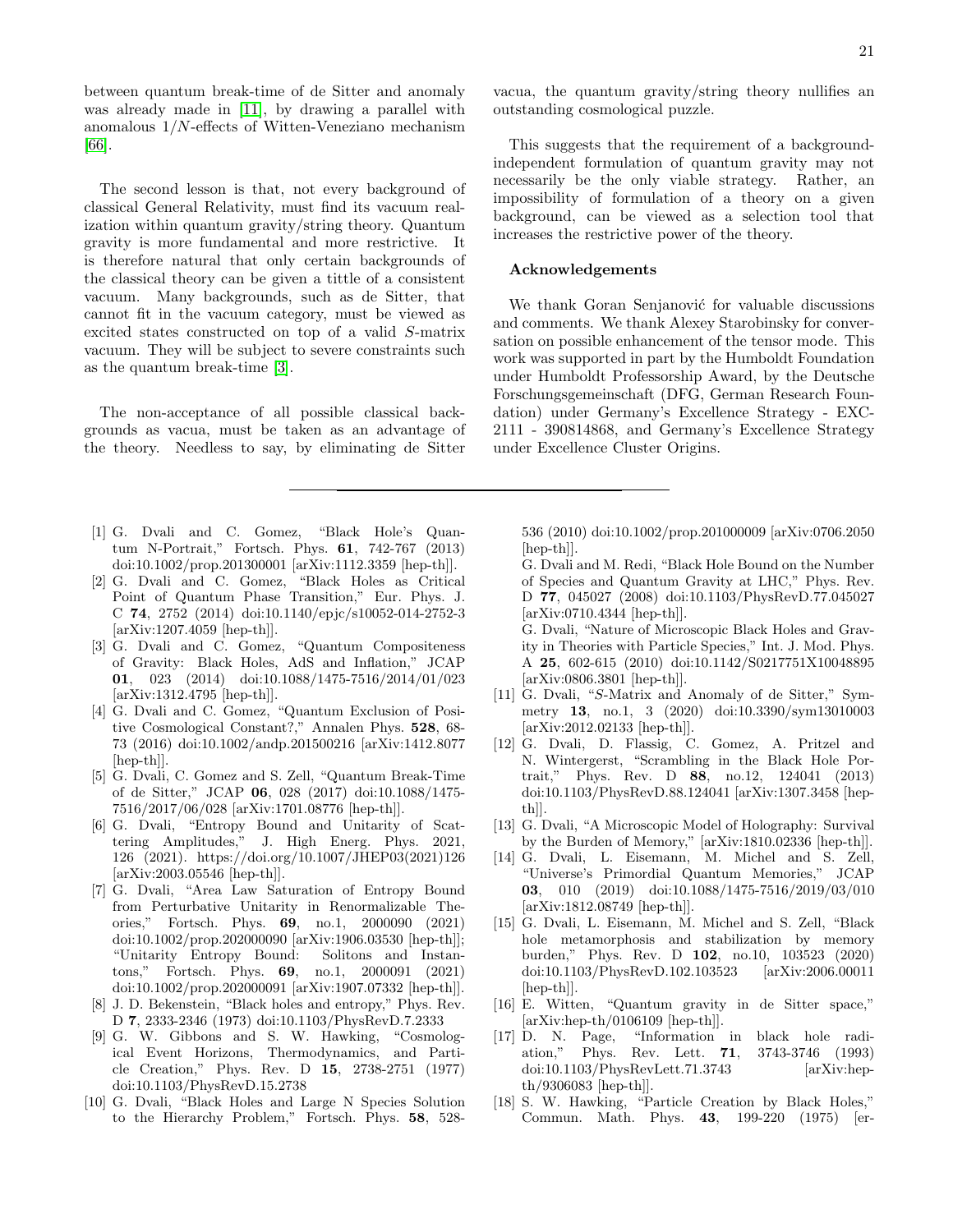ratum: Commun. Math. Phys. 46, 206 (1976)] doi:10.1007/BF02345020.

- <span id="page-21-1"></span>[19] G. Dvali and C. Gomez, "Quantum Information and Gravity Cutoff in Theories with Species," Phys. Lett. B 674, 303-307 (2009) doi:10.1016/j.physletb.2009.03.024 [arXiv:0812.1940 [hep-th]].
- [20] G. Dvali and S. N. Solodukhin, "Black Hole Entropy and Gravity Cutoff," [arXiv:0806.3976 [hep-th]].
- <span id="page-21-6"></span>[21] R. Brustein, G. Dvali and G. Veneziano, "A Bound on the effective gravitational coupling from semiclassical black holes," JHEP 10, 085 (2009) doi:10.1088/1126- 6708/2009/10/085 [arXiv:0907.5516 [hep-th]].
- <span id="page-21-2"></span>[22] E. Palti, "The Swampland: Introduction and Review," Fortsch. Phys. 67, no.6, 1900037 (2019) doi:10.1002/prop.201900037 [arXiv:1903.06239 [hep-th]].
- <span id="page-21-0"></span>[23] G. Dvali and D. Lust, "Power of Black Hole Physics: Seeing through the Vacuum Landscape," JHEP 06, 047 (2008) doi:10.1088/1126-6708/2008/06/047 [arXiv:0801.1287 [hep-th]].
- <span id="page-21-3"></span>[24] G. R. Dvali, G. Gabadadze, M. Kolanović and F. Nitti, "Scales of gravity," Phys. Rev. D 65, 024031 (2002) doi:10.1103/PhysRevD.65.024031 [arXiv:hep-th/0106058 [hep-th]].
- <span id="page-21-4"></span>[25] G. Veneziano, "Large N bounds on, and compositeness limit of, gauge and gravitational interactions," JHEP 06, 051 (2002) doi:10.1088/1126-6708/2002/06/051 [arXiv:hep-th/0110129 [hep-th]];
- <span id="page-21-5"></span>[26] G. 't Hooft, "A Planar Diagram Theory for Strong Interactions," Nucl. Phys. B 72, 461 (1974) doi:10.1016/0550- 3213(74)90154-0
- <span id="page-21-16"></span>[27] A. A. Starobinsky, "Spectrum of relict gravitational radiation and the early state of the universe," JETP Lett. 30, 682-685 (1979)
- <span id="page-21-12"></span>[28] G. Dvali, C. Gomez, R. S. Isermann, D. Lüst and S. Stieberger, "Black hole formation and classicalization in ultra-Planckian  $2 \rightarrow N$  scattering," Nucl. Phys. B 893, 187-235 (2015) doi:10.1016/j.nuclphysb.2015.02.004 [arXiv:1409.7405 [hep-th]].
- <span id="page-21-13"></span>[29] A. Addazi, M. Bianchi and G. Veneziano, "Glimpses of black hole formation/evaporation in highly inelastic, ultra-planckian string collisions," JHEP 02, 111 (2017) doi:10.1007/JHEP02(2017)111 [arXiv:1611.03643 [hep-th]].
- <span id="page-21-7"></span>[30] F. Kühnel, "Thoughts on the Vacuum Energy in the Quantum N-Portrait," Mod. Phys. Lett. A 30, no.36, 1550197 (2015) doi:10.1142/S0217732315501977 [arXiv:1408.5897 [gr-qc]].
- [31] F. Kuhnel and M. Sandstad, "Corpuscular Consideration of Eternal Inflation," Eur. Phys. J. C 75, no.10, 505 (2015) doi:10.1140/epjc/s10052-015-3736-7 [arXiv:1504.02377 [gr-qc]].
- [32] R. Casadio, F. Kuhnel and A. Orlandi, "Consistent Cosmic Microwave Background Spectra from Quantum Depletion," JCAP 09, 002 (2015) doi:10.1088/1475- 7516/2015/09/002 [arXiv:1502.04703 [gr-qc]].
- <span id="page-21-8"></span>[33] L. Berezhiani, "On Corpuscular Theory of Inflation," Eur. Phys. J. C 77, no.2, 106 (2017) doi:10.1140/epjc/s10052-017-4672-5 [arXiv:1610.08433 [hep-th]].
- <span id="page-21-9"></span>[34] S. Brahma, K. Dasgupta and R. Tatar, "Fourdimensional de Sitter space is a Glauber-Sudarshan state in string theory," [arXiv:2007.00786 [hep-th]]; "de Sitter Space as a Glauber-Sudarshan State," JHEP 02, 104 (2021) doi:10.1007/JHEP02(2021)104

[arXiv:2007.11611 [hep-th]].

- <span id="page-21-10"></span>[35] G. 't Hooft, "Graviton Dominance in Ultrahigh-Energy Scattering," Phys. Lett. B 198, 61-63 (1987) doi:10.1016/0370-2693(87)90159-6
- [36] D. Amati, M. Ciafaloni and G. Veneziano, "Superstring Collisions at Planckian Energies," Phys. Lett. B 197, 81 (1987) doi:10.1016/0370-2693(87)90346-7
- <span id="page-21-11"></span>[37] D. J. Gross and P. F. Mende, "The High-Energy Behavior of String Scattering Amplitudes," Phys. Lett. B 197, 129-134 (1987) doi:10.1016/0370-2693(87)90355-8
- <span id="page-21-14"></span>[38] G. Dvali, "Area law microstate entropy from criticality and spherical symmetry," Phys. Rev. D 97, no.10, 105005 (2018) doi:10.1103/PhysRevD.97.105005 [arXiv:1712.02233 [hep-th]].
- <span id="page-21-15"></span>[39] G. Dvali, M. Michel and S. Zell, "Finding Critical States of Enhanced Memory Capacity in Attractive Cold Bosons," EPJ Quant. Technol. 6, 1 (2019) doi:10.1140/epjqt/s40507-019-0071-1 [arXiv:1805.10292 [quant-ph]].
- <span id="page-21-18"></span>[40] G. Dvali and S. Zell, "Classicality and Quantum Break-Time for Cosmic Axions," JCAP 07, 064 (2018) doi:10.1088/1475-7516/2018/07/064 [arXiv:1710.00835 [hep-ph]].
- [41] A. Kovtun and M. Zantedeschi, "Breaking BEC," JHEP 07, 212 (2020) doi:10.1007/JHEP07(2020)212 [arXiv:2003.10283 [hep-th]].
- [42] A. Kovtun and M. Zantedeschi, "Breaking BEC: the fast and the quantum," [arXiv:2008.02187 [hep-th]].
- [43] L. Berezhiani and M. Zantedeschi, "On Evolution of Coherent States as Quantum Counterpart of Classical Dynamics," [arXiv:2011.11229 [hep-th]].
- <span id="page-21-19"></span>[44] R. Blumenhagen, C. Kneissl and A. Makridou, "De Sitter Quantum Breaking, Swampland Conjectures and Thermal Strings," [arXiv:2011.13956 [hep-th]].
- <span id="page-21-20"></span>[45] H. L. Prihadi, D. Dwiputra and F. P. Zen, "Long-range correlation of CMB temperature fluctuations from the holographic entanglement entropy," [arXiv:2005.00981 [hep-th]].
- <span id="page-21-17"></span>[46] G. Dvali, C. Gomez and D. Lust, "Black Hole Quantum Mechanics in the Presence of Species," Fortsch. Phys. 61, 768-778 (2013) doi:10.1002/prop.201300002 [arXiv:1206.2365 [hep-th]].
- <span id="page-21-23"></span>[47] R. Hagedorn, "Statistical thermodynamics of strong interactions at high-energies," Nuovo Cim. Suppl. 3, 147- 186 (1965) CERN-TH-520.
- <span id="page-21-22"></span>[48] M. J. Bowick, "Finite temperature strings," [arXiv:hepth/9210016 [hep-th]].
- <span id="page-21-21"></span>[49] G. R. Dvali and S. H. H. Tye, "Brane inflation," Phys. Lett. B 450, 72-82 (1999) doi:10.1016/S0370- 2693(99)00132-X [arXiv:hep-ph/9812483 [hep-ph]]. For various implementations of this mechanism, see, G. R. Dvali, "Infrared hierarchy, thermal brane inflation and superstrings as superheavy dark matter," Phys. Lett. B 459, 489-496 (1999) doi:10.1016/S0370- 2693(99)00726-1 [arXiv:hep-ph/9905204 [hep-ph]]. G. R. Dvali, Q. Shafi and S. Solganik, "D-brane inflation," [arXiv:hep-th/0105203 [hep-th]]. C. P. Burgess, M. Majumdar, D. Nolte, F. Quevedo, G. Rajesh and R. J. Zhang, "The Inflationary brane antibrane universe," JHEP 07, 047 (2001) doi:10.1088/1126- 6708/2001/07/047 [arXiv:hep-th/0105204 [hep-th]]. S. Kachru, R. Kallosh, A. D. Linde and S. P. Trivedi, "De Sitter vacua in string theory," Phys. Rev. D 68, 046005 (2003) doi:10.1103/PhysRevD.68.046005